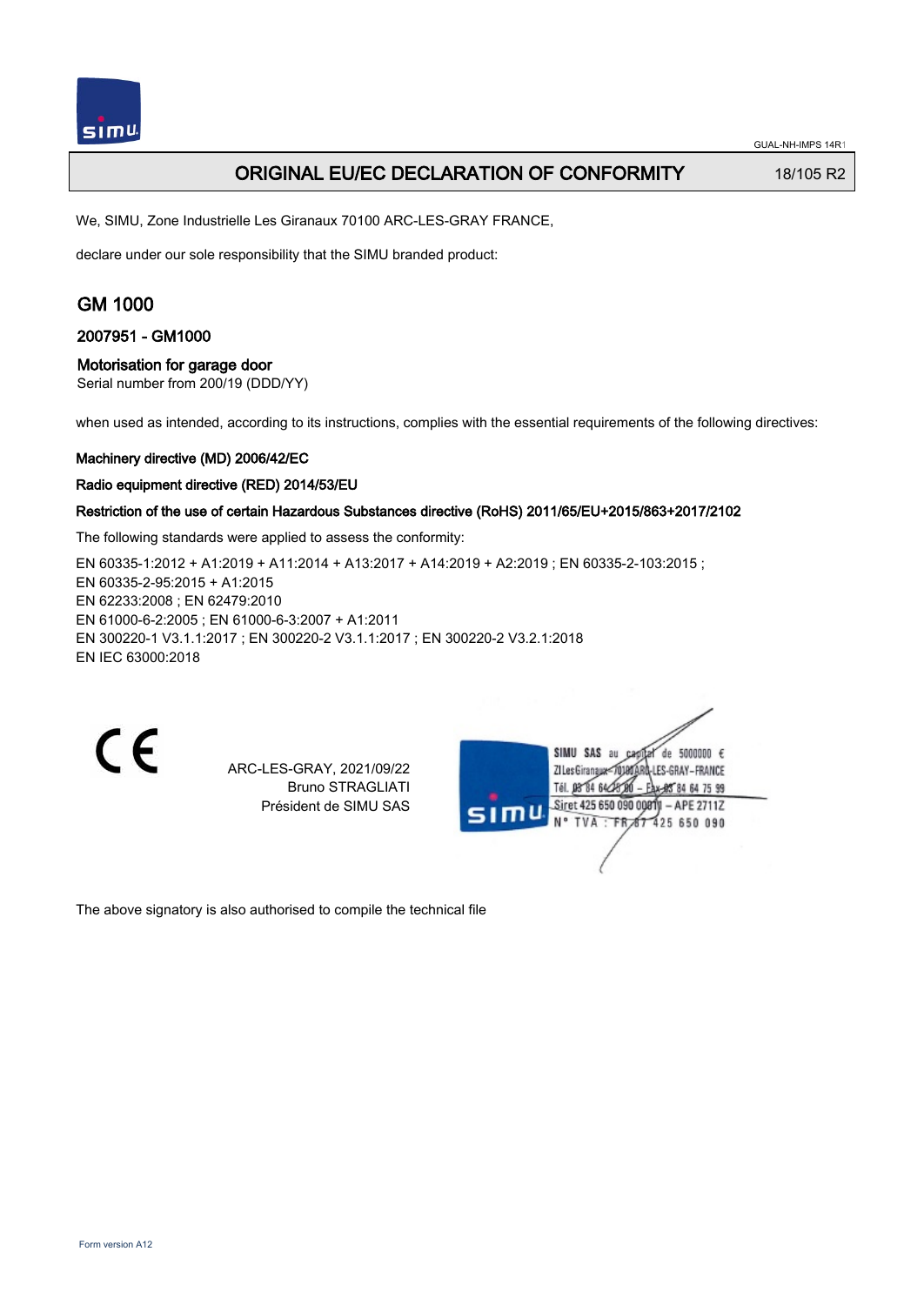

## ORIGINAL EU/EC DECLARATION OF CONFORMITY DECLARATION EU/CE DE CONFORMITE ORIGINALE

18/105 R2

We, SIMU, Zone Industrielle Les Giranaux 70100 ARC-LES-GRAY FRANCE, Nous,

declare under our sole responsibility that the SIMU branded product: declarons sous notre seule responsabilité que le produit de marque SIMU

# GM 1000

## 2007951 - GM1000

### Motorisation for garage door

Motorisations de porte de garage

Serial number from 200/19 (DDD/YY) Numéro de série à partir de

when used as intended, according to its instructions, complies with the essential requirements of the following directives: utilisé, selon l'usage prévu, comme décrit dans son manuel d'utilisation, est conforme aux exigences essentielles des directives suivantes

### Machinery directive (MD) 2006/42/EC

Directive Machine 2006/42/EC

### Radio equipment directive (RED) 2014/53/EU

Directive sur les équipements radio 2014/53/EU

### Restriction of the use of certain Hazardous Substances directive (RoHS) 2011/65/EU+2015/863+2017/2102

Directive RoHS 2011/65/EU+2015/863+2017/2102

The following standards were applied to assess the conformity: Les normes de référence suivantes ont été appliquées pour évaluer la conformité

EN 60335-1:2012 + A1:2019 + A11:2014 + A13:2017 + A14:2019 + A2:2019 ; EN 60335-2-103:2015 ; EN 60335‑2‑95:2015 + A1:2015 EN 62233:2008 ; EN 62479:2010 EN 61000‑6‑2:2005 ; EN 61000‑6‑3:2007 + A1:2011 EN 300220‑1 V3.1.1:2017 ; EN 300220‑2 V3.1.1:2017 ; EN 300220‑2 V3.2.1:2018 EN IEC 63000:2018

 $\epsilon$ 

ARC-LES-GRAY, 2021/09/22 Bruno STRAGLIATI Président de SIMU SAS



The above signatory is also authorised to compile the technical file

La personne signataire ci-dessus est aussi celle autorisée à constituer le dossier technique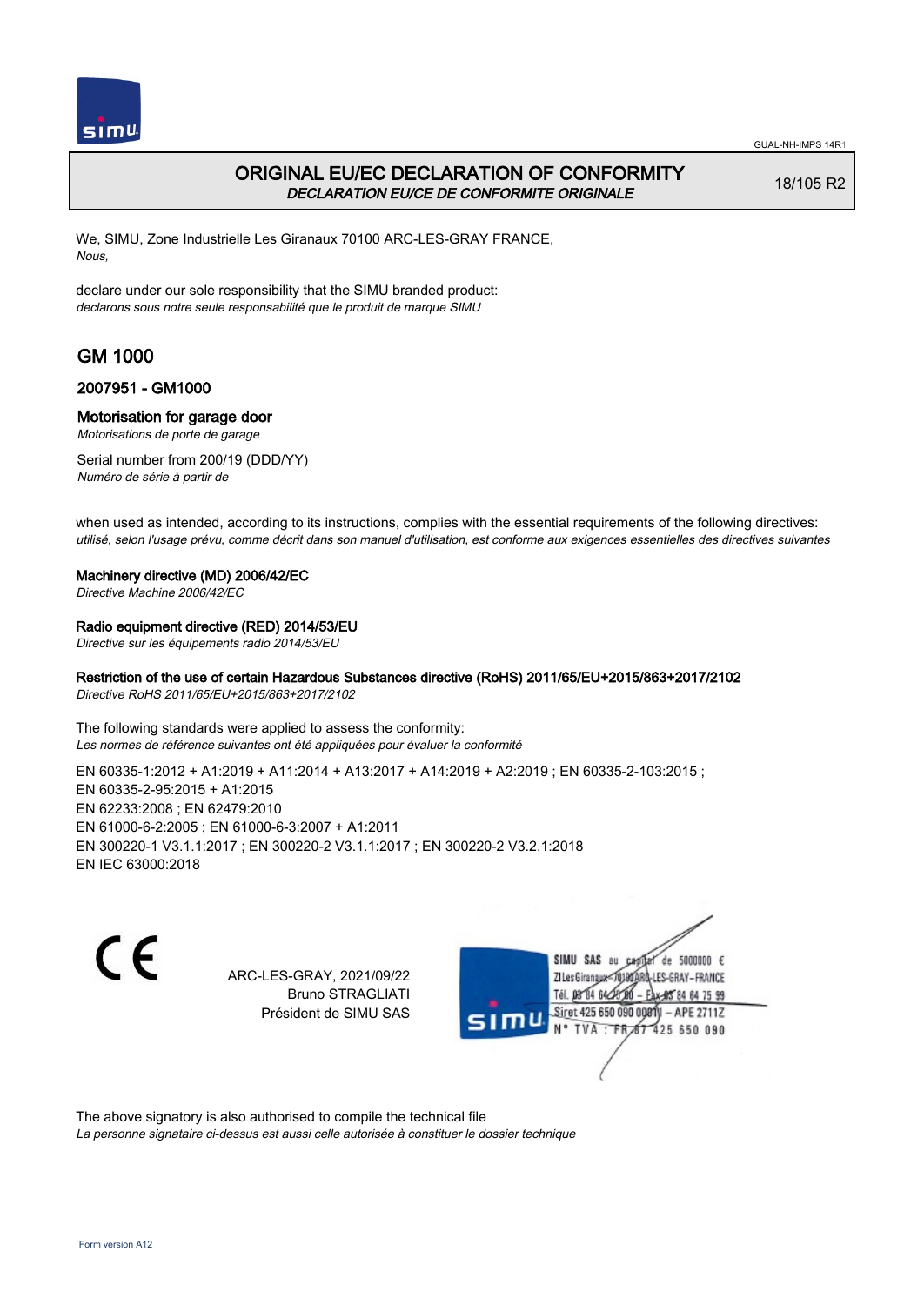

## ORIGINAL EU/EC DECLARATION OF CONFORMITY ORIGINAL EU/EG-KONFORMITÄTSERKLÄRUNG

18/105 R2

We, SIMU, Zone Industrielle Les Giranaux 70100 ARC-LES-GRAY FRANCE, Wir,

declare under our sole responsibility that the SIMU branded product: erklären unter unserer alleinigen Verantwortung, dass das mit der Marke SIMU versehene Produkt

# GM 1000

## 2007951 - GM1000

### Motorisation for garage door

Motorisierung für ein Garagentor

Serial number from 200/19 (DDD/YY) Seriennummer ab

when used as intended, according to its instructions, complies with the essential requirements of the following directives: den einschlägigen Bestimmungen der folgenden Richtlinien entspricht, wenn es nach den Anweisungen des Herstellers bestimmungsgemäß verwendet wird

### Machinery directive (MD) 2006/42/EC

Maschinenrichtlinie 2006/42/EC

### Radio equipment directive (RED) 2014/53/EU

Funkanlagen-Richtlinie 2014/53/EU

### Restriction of the use of certain Hazardous Substances directive (RoHS) 2011/65/EU+2015/863+2017/2102

RoHS-Richtlinie 2011/65/EU+2015/863+2017/2102

The following standards were applied to assess the conformity: Die Konformität wird durch die Einhaltung folgender Normen nachgewiesen

EN 60335-1:2012 + A1:2019 + A11:2014 + A13:2017 + A14:2019 + A2:2019 ; EN 60335-2-103:2015 ; EN 60335‑2‑95:2015 + A1:2015 EN 62233:2008 ; EN 62479:2010 EN 61000‑6‑2:2005 ; EN 61000‑6‑3:2007 + A1:2011 EN 300220‑1 V3.1.1:2017 ; EN 300220‑2 V3.1.1:2017 ; EN 300220‑2 V3.2.1:2018 EN IEC 63000:2018

C E

ARC-LES-GRAY, 2021/09/22 Bruno STRAGLIATI Président de SIMU SAS

SIMU SAS au de 5000000  $\epsilon$ ZI Les Giranaux</br/>1018 LES-GRAY-FRANCE Tél. 08 84 64 24 64 75 99 Siret 425 650 090 0001 - APE 2711Z **TVA:FR** 425 650 090

The above signatory is also authorised to compile the technical file

Die oben genannte Person ist auch bevollmächtigt, die relevanten technischen Unterlagen zusammenzustellen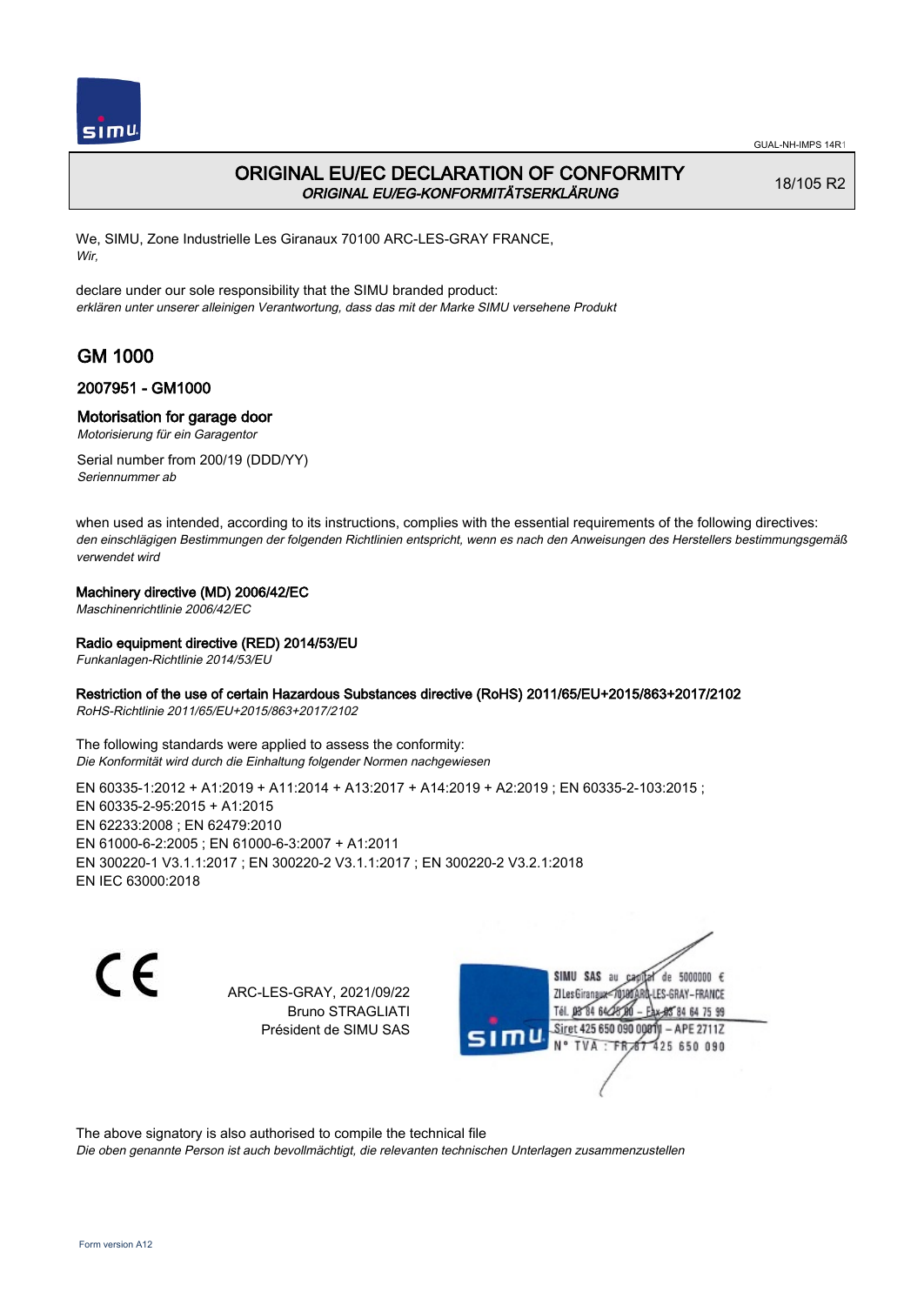

## ORIGINAL EU/EC DECLARATION OF CONFORMITY DECLARACIÓN UE/CE DE CONFORMIDAD ORIGINAL

18/105 R2

We, SIMU, Zone Industrielle Les Giranaux 70100 ARC-LES-GRAY FRANCE, Nosotros,

declare under our sole responsibility that the SIMU branded product: declaramos bajo nuestra única responsabilidad, que los productos de la marca SIMU

# GM 1000

## 2007951 - GM1000

### Motorisation for garage door

motorización de puerta de garaje

Serial number from 200/19 (DDD/YY) número de serie a partir de

when used as intended, according to its instructions, complies with the essential requirements of the following directives: cuando se utilizan según el uso previsto, de conformidad con sus instrucciones, cumplen con los requisitos esenciales de las siguientes directivas

### Machinery directive (MD) 2006/42/EC

Directiva "Máquinas" 2006/42/EC

### Radio equipment directive (RED) 2014/53/EU

Directiva equipos radioeléctricos 2014/53/EU

### Restriction of the use of certain Hazardous Substances directive (RoHS) 2011/65/EU+2015/863+2017/2102

Directiva RoHS 2011/65/EU+2015/863+2017/2102

The following standards were applied to assess the conformity: Las siguientes normas de referencia han sido aplicadas para evaluar la conformidad

EN 60335-1:2012 + A1:2019 + A11:2014 + A13:2017 + A14:2019 + A2:2019 ; EN 60335-2-103:2015 ; EN 60335‑2‑95:2015 + A1:2015 EN 62233:2008 ; EN 62479:2010 EN 61000‑6‑2:2005 ; EN 61000‑6‑3:2007 + A1:2011 EN 300220‑1 V3.1.1:2017 ; EN 300220‑2 V3.1.1:2017 ; EN 300220‑2 V3.2.1:2018 EN IEC 63000:2018

C E

ARC-LES-GRAY, 2021/09/22 Bruno STRAGLIATI Président de SIMU SAS

SIMU SAS au de 5000000  $\epsilon$ ZI Les Giranaux-70180 LES-GRAY-FRANCE Tél. 08 84 64 24 64 75 99 Siret 425 650 090 0081) - APE 2711Z 425 650 090 TVA: FR

The above signatory is also authorised to compile the technical file

el firmante, anteriormente mencionado tambien esta facultado para elaborar el expediente tecnico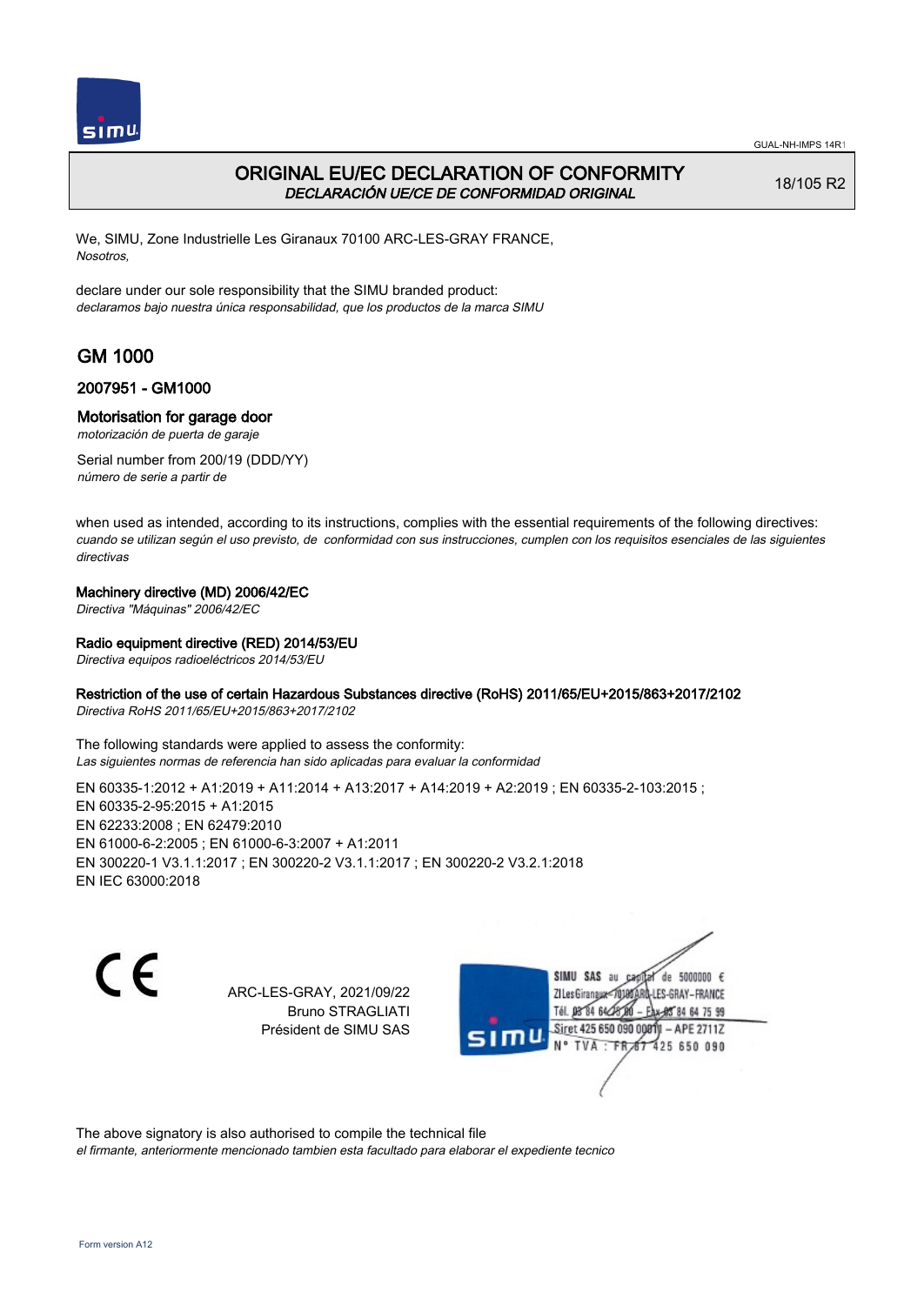

## ORIGINAL EU/EC DECLARATION OF CONFORMITY DICHIARAZIONE DI CONFORMITÀ UE/CE ORIGINALE

18/105 R2

We, SIMU, Zone Industrielle Les Giranaux 70100 ARC-LES-GRAY FRANCE, Noi,

declare under our sole responsibility that the SIMU branded product: dichiariamo sotto la nostra esclusiva responsabilità che l'appareccho di marca SIMU

# GM 1000

## 2007951 - GM1000

### Motorisation for garage door

Motorizzazione di porta di garage

Serial number from 200/19 (DDD/YY) Numero di serie a partire da

when used as intended, according to its instructions, complies with the essential requirements of the following directives: se utilizzato secondo l'uso previsto, come descritto nel suo manuale d'istruzioni, è conforme ai requisiti essenziali delle seguenti Direttive

### Machinery directive (MD) 2006/42/EC

Direttiva Macchine 2006/42/EC

### Radio equipment directive (RED) 2014/53/EU

Direttiva apparecchiature radio 2014/53/EU

### Restriction of the use of certain Hazardous Substances directive (RoHS) 2011/65/EU+2015/863+2017/2102

Direttiva RoHS 2011/65/EU+2015/863+2017/2102

The following standards were applied to assess the conformity: I seguenti standard di riferimento sono stati applicati per ottenere la conformità

EN 60335-1:2012 + A1:2019 + A11:2014 + A13:2017 + A14:2019 + A2:2019 ; EN 60335-2-103:2015 ; EN 60335‑2‑95:2015 + A1:2015 EN 62233:2008 ; EN 62479:2010 EN 61000‑6‑2:2005 ; EN 61000‑6‑3:2007 + A1:2011 EN 300220‑1 V3.1.1:2017 ; EN 300220‑2 V3.1.1:2017 ; EN 300220‑2 V3.2.1:2018 EN IEC 63000:2018

 $\epsilon$ 

ARC-LES-GRAY, 2021/09/22 Bruno STRAGLIATI Président de SIMU SAS



The above signatory is also authorised to compile the technical file Il firmatario è inoltre autorizzato a costituire il fascicolo tecnico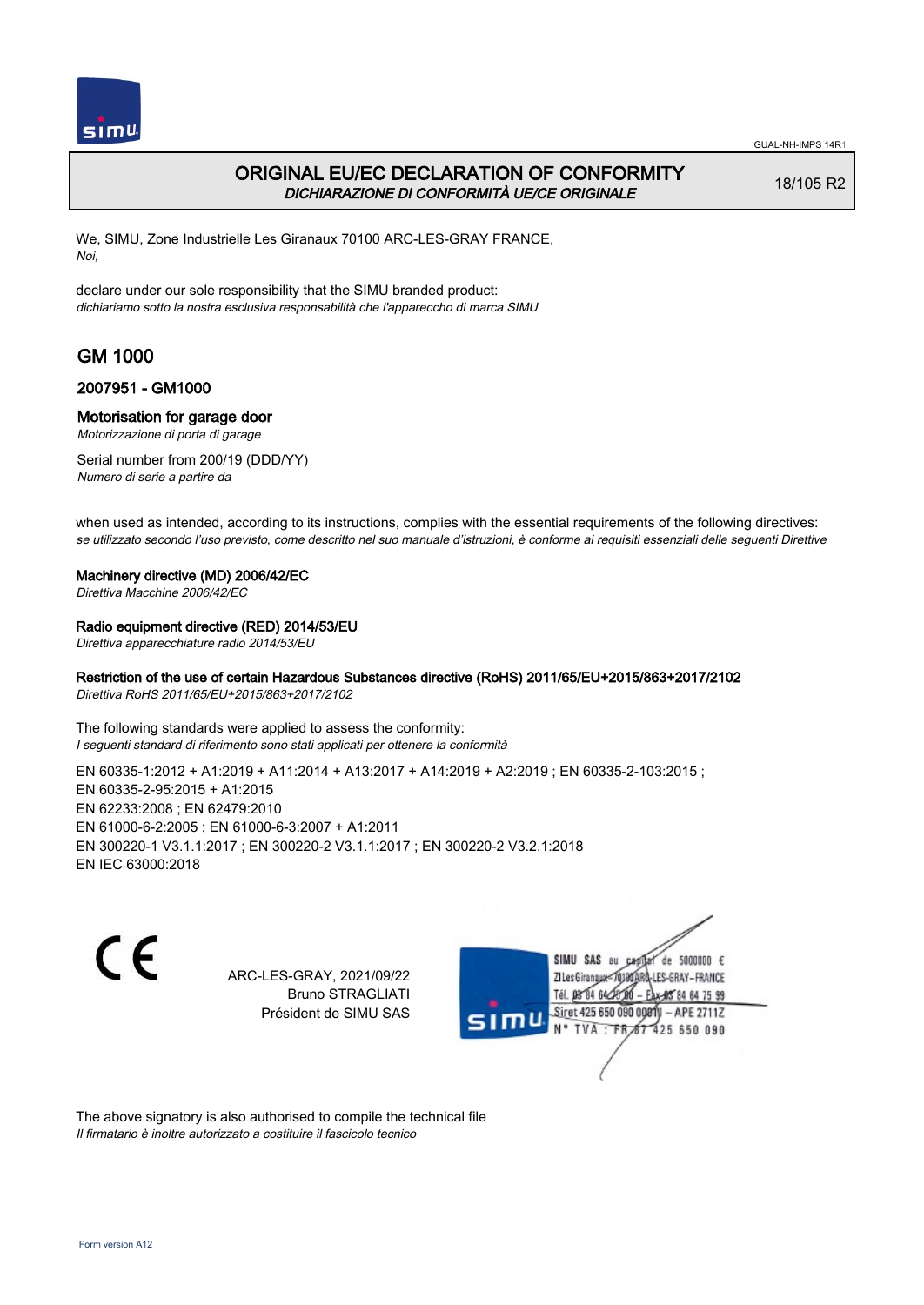

## ORIGINAL EU/EC DECLARATION OF CONFORMITY ОРИГИНАЛНА EU/EC ДЕКЛАРАЦИЯ ЗА СЪОТВЕТСТВИЕ

18/105 R2

We, SIMU, Zone Industrielle Les Giranaux 70100 ARC-LES-GRAY FRANCE, Ние,

declare under our sole responsibility that the SIMU branded product: декларираме на своя лична отговорност, че продукт с търговска марка SIMU

# GM 1000

## 2007951 - GM1000

### Motorisation for garage door

Моторизация за гаражни врани

Serial number from 200/19 (DDD/YY) сериен номер от

when used as intended, according to its instructions, complies with the essential requirements of the following directives: когато се използва съобразно предназначението си и в съответствие с инструкциите е в съответствие с основните изисквания на следните директиви

### Machinery directive (MD) 2006/42/EC

Машинна директива 2006/42/EC

### Radio equipment directive (RED) 2014/53/EU

Директива за радио оборудване 2014/53/EU

### Restriction of the use of certain Hazardous Substances directive (RoHS) 2011/65/EU+2015/863+2017/2102

RoHS Директива относно ограничението на употребата на определени опасни вещества в електрическото и електронното оборудване 2011/65/EU+2015/863+2017/2102

The following standards were applied to assess the conformity: Следните референтни стандарти са приложени за оценяване на съответствието

EN 60335‑1:2012 + A1:2019 + A11:2014 + A13:2017 + A14:2019 + A2:2019 ; EN 60335‑2‑103:2015 ; EN 60335‑2‑95:2015 + A1:2015 EN 62233:2008 ; EN 62479:2010 EN 61000‑6‑2:2005 ; EN 61000‑6‑3:2007 + A1:2011 EN 300220‑1 V3.1.1:2017 ; EN 300220‑2 V3.1.1:2017 ; EN 300220‑2 V3.2.1:2018 EN IEC 63000:2018

C E

ARC-LES-GRAY, 2021/09/22 Bruno STRAGLIATI Président de SIMU SAS



The above signatory is also authorised to compile the technical file Гоеподписващия също е упълномощен да съставя техническо досие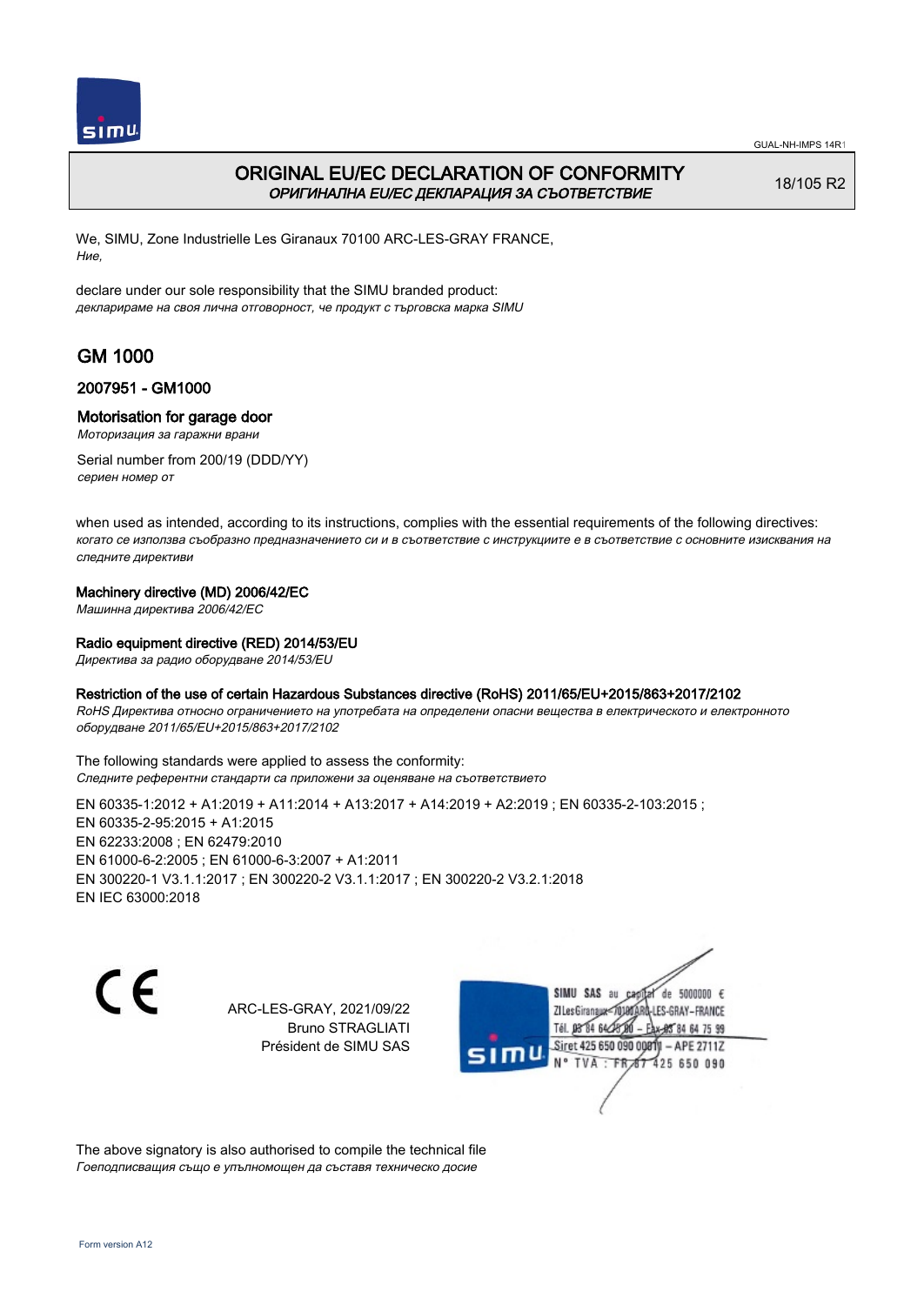

# ORIGINAL EU/EC DECLARATION OF CONFORMITY ORIGINÁLNÍ EU/ES PROHLÁŠENÍ O SHODĚ

18/105 R2

We, SIMU, Zone Industrielle Les Giranaux 70100 ARC-LES-GRAY FRANCE, My,

declare under our sole responsibility that the SIMU branded product: prohlašujeme na svou výlučnou odpovědnost, že výrobek značky SIMU

# GM 1000

## 2007951 - GM1000

## Motorisation for garage door

Pohon pro garážová vrata

Serial number from 200/19 (DDD/YY) Sériové číslo od

when used as intended, according to its instructions, complies with the essential requirements of the following directives: pokud je používán v souladu s účelem použití a s návodem, splňuje základní požadavky těchto směrnic

### Machinery directive (MD) 2006/42/EC

Směrnice o strojních zařízeních 2006/42/EC

### Radio equipment directive (RED) 2014/53/EU

Směrnice o dodávání rádiových zařízení na trh 2014/53/EU

### Restriction of the use of certain Hazardous Substances directive (RoHS) 2011/65/EU+2015/863+2017/2102

Směrnice o omezení používání některých nebezpečných látek v elektrických a elektronických zařízeních 2011/65/EU+2015/863+2017/2102

The following standards were applied to assess the conformity: Pro posouzení shody byly použity následující normy

EN 60335-1:2012 + A1:2019 + A11:2014 + A13:2017 + A14:2019 + A2:2019 ; EN 60335-2-103:2015 ; EN 60335‑2‑95:2015 + A1:2015 EN 62233:2008 ; EN 62479:2010 EN 61000‑6‑2:2005 ; EN 61000‑6‑3:2007 + A1:2011 EN 300220‑1 V3.1.1:2017 ; EN 300220‑2 V3.1.1:2017 ; EN 300220‑2 V3.2.1:2018 EN IEC 63000:2018

C E

ARC-LES-GRAY, 2021/09/22 Bruno STRAGLIATI Président de SIMU SAS



The above signatory is also authorised to compile the technical file Výše uvedená osoba je také osoba pověřená sestavením technické dokumentace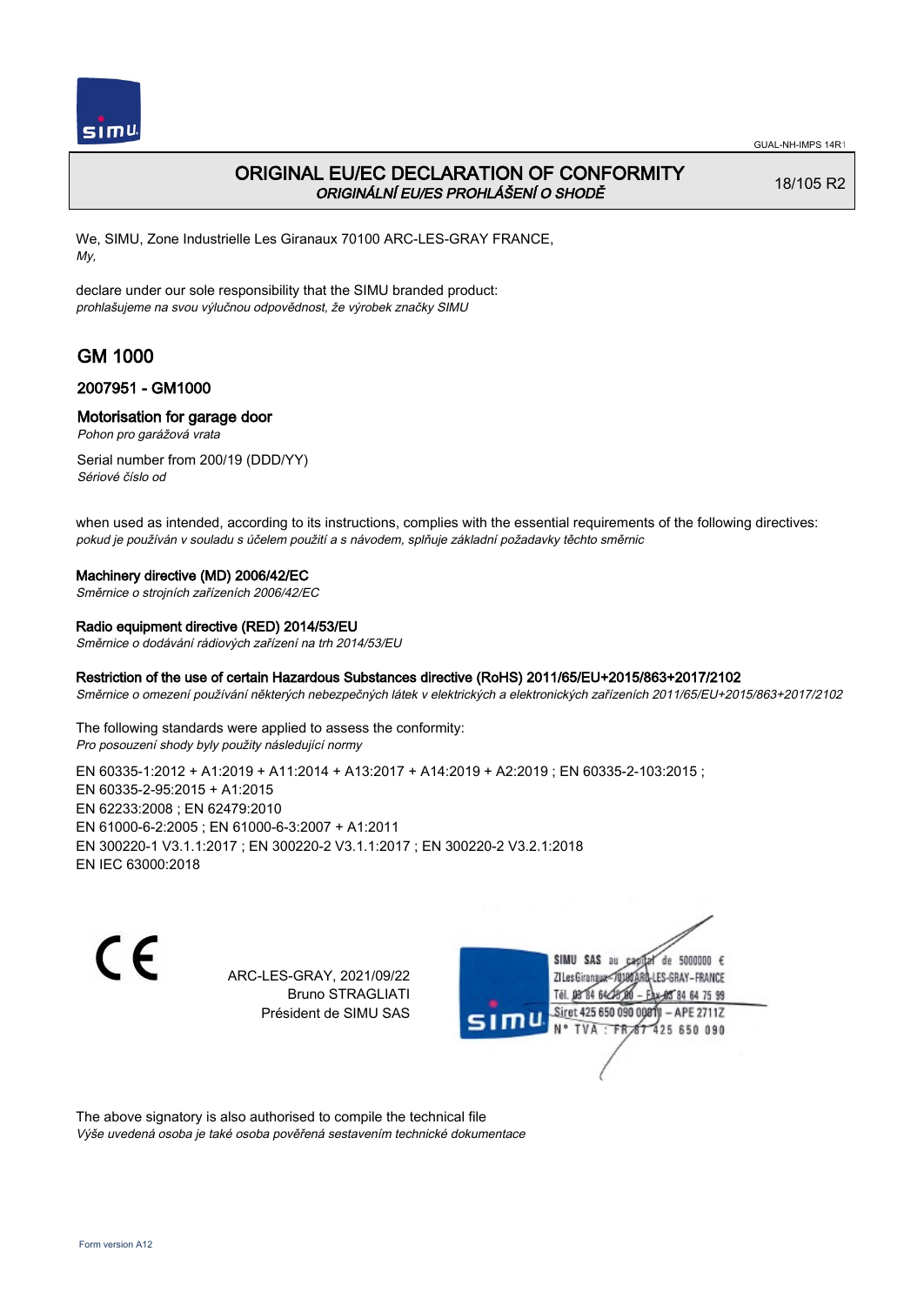

# ORIGINAL EU/EC DECLARATION OF CONFORMITY ORIGINAL EU/EF-OVERENSSTEMMELSESERKLÆRING

18/105 R2

We, SIMU, Zone Industrielle Les Giranaux 70100 ARC-LES-GRAY FRANCE, Vi,

declare under our sole responsibility that the SIMU branded product: erklærer som eneansvarlige, at SIMU mærkede produkter

# GM 1000

## 2007951 - GM1000

## Motorisation for garage door

Motorisering af garageporte

Serial number from 200/19 (DDD/YY) serienummer fra

when used as intended, according to its instructions, complies with the essential requirements of the following directives: når det anvendes efter hensigten, efter dennes instrukser, overholder kravene i følgende direktiver

### Machinery directive (MD) 2006/42/EC

Maskindirektivet 2006/42/EC

## Radio equipment directive (RED) 2014/53/EU

Radioudstyrsdirektivet 2014/53/EU

## Restriction of the use of certain Hazardous Substances directive (RoHS) 2011/65/EU+2015/863+2017/2102

RoHS direktiv 2011/65/EU+2015/863+2017/2102

The following standards were applied to assess the conformity: Referencestandarderne der følger blev anvendt til at vurdere overholdelsen

EN 60335-1:2012 + A1:2019 + A11:2014 + A13:2017 + A14:2019 + A2:2019 ; EN 60335-2-103:2015 ; EN 60335‑2‑95:2015 + A1:2015 EN 62233:2008 ; EN 62479:2010 EN 61000‑6‑2:2005 ; EN 61000‑6‑3:2007 + A1:2011 EN 300220‑1 V3.1.1:2017 ; EN 300220‑2 V3.1.1:2017 ; EN 300220‑2 V3.2.1:2018 EN IEC 63000:2018

 $\epsilon$ 

ARC-LES-GRAY, 2021/09/22 Bruno STRAGLIATI Président de SIMU SAS



The above signatory is also authorised to compile the technical file Personen nævnt ovenfor er også godkendt til at udarbejde det tekniske dossier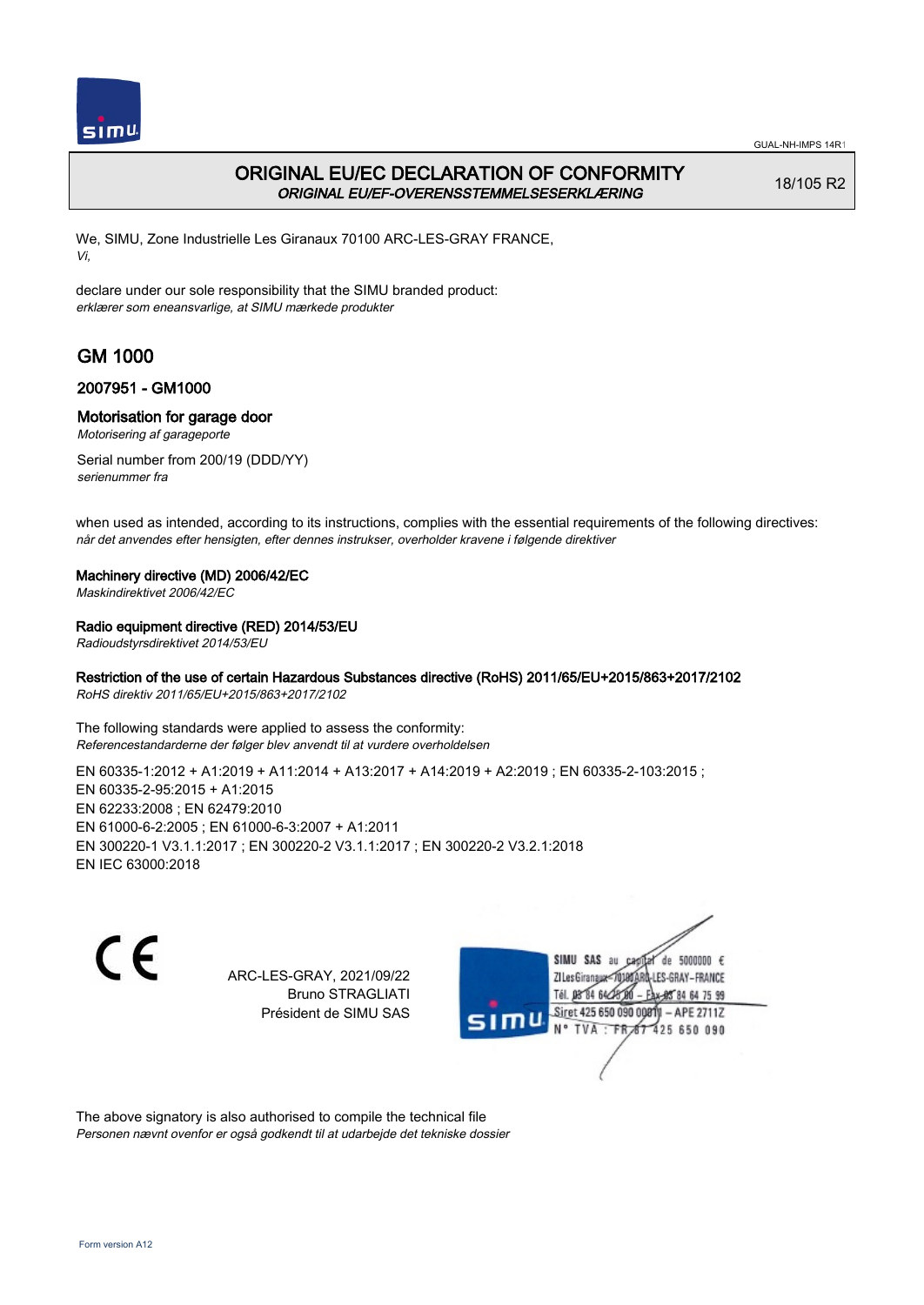

# ORIGINAL EU/EC DECLARATION OF CONFORMITY EL/EK VASTAVUSDEKLARATSIOON

18/105 R2

We, SIMU, Zone Industrielle Les Giranaux 70100 ARC-LES-GRAY FRANCE, Meie,

declare under our sole responsibility that the SIMU branded product: kinnitame kogu vastutusega, et SIMU kaubamärgiga tooted

# GM 1000

## 2007951 - GM1000

### Motorisation for garage door

Garaažiuste motoriseerimine

Serial number from 200/19 (DDD/YY) Seerianumber alates

when used as intended, according to its instructions, complies with the essential requirements of the following directives: kui kasutatakse eesmärgipäraselt ja juhiste kohaselt, vastavad käesoleva direktiivi põhinõuetele

### Machinery directive (MD) 2006/42/EC

Masinate direktiiv 2006/42/EC

## Radio equipment directive (RED) 2014/53/EU

Direktiiv raadioseadmete turul kättesaadavuse kohta 2014/53/EU

### Restriction of the use of certain Hazardous Substances directive (RoHS) 2011/65/EU+2015/863+2017/2102

RoHs direktiiv ohtlike ainete kasutamise piirangute kohta elektri- ja elektroonikaseadmetes 2011/65/EU+2015/863+2017/2102

The following standards were applied to assess the conformity: Vastavusdeklaratsiooni hindamiseks kasutatakse järgmisi standardeid

EN 60335-1:2012 + A1:2019 + A11:2014 + A13:2017 + A14:2019 + A2:2019 ; EN 60335-2-103:2015 ; EN 60335‑2‑95:2015 + A1:2015 EN 62233:2008 ; EN 62479:2010 EN 61000‑6‑2:2005 ; EN 61000‑6‑3:2007 + A1:2011 EN 300220‑1 V3.1.1:2017 ; EN 300220‑2 V3.1.1:2017 ; EN 300220‑2 V3.2.1:2018 EN IEC 63000:2018

C E

ARC-LES-GRAY, 2021/09/22 Bruno STRAGLIATI Président de SIMU SAS



The above signatory is also authorised to compile the technical file Eelpool nimetatud isik on volitatud koostama tehnilist dokumentatsiooni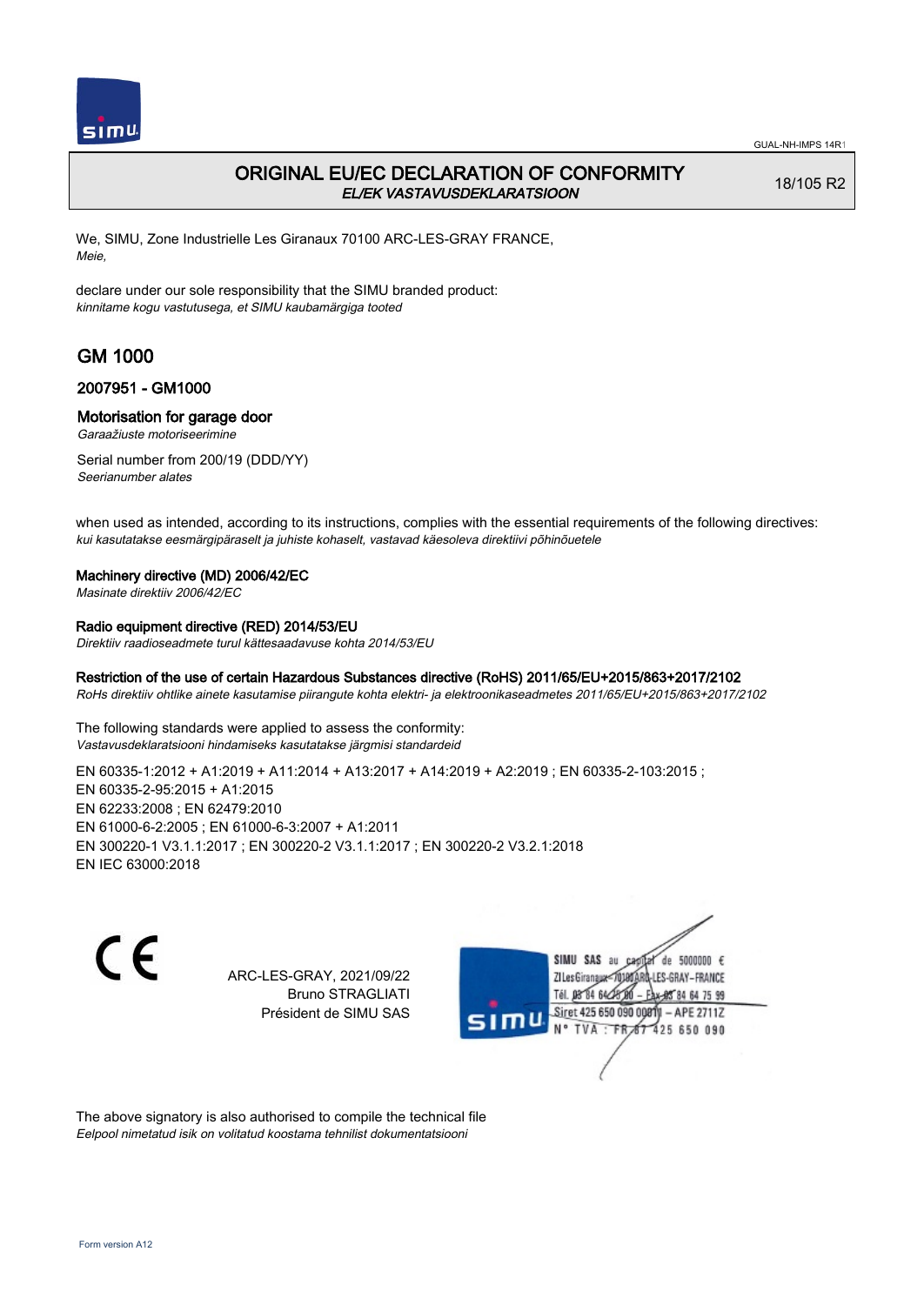

# ORIGINAL EU/EC DECLARATION OF CONFORMITY ALKUPERÄISET EU/EY-VAATIMUSTENMUKAISUUSVAKUUTUS

18/105 R2

We, SIMU, Zone Industrielle Les Giranaux 70100 ARC-LES-GRAY FRANCE, Me,

declare under our sole responsibility that the SIMU branded product: vakuutamme omalla vastuullamme, että SIMU merkkituote

# GM 1000

## 2007951 - GM1000

## Motorisation for garage door

Autotallin ovien motorisointi

Serial number from 200/19 (DDD/YY) sarjanumerot

when used as intended, according to its instructions, complies with the essential requirements of the following directives: kun käytettynä oikein ja sen ohjeiden mukaan, noudattaa seuraavien direktiivien olennaisia vaatimuksia

### Machinery directive (MD) 2006/42/EC

Konedirektiivin 2006/42/EC

## Radio equipment directive (RED) 2014/53/EU

Radiolaitteiden direktiivin 2014/53/EU

## Restriction of the use of certain Hazardous Substances directive (RoHS) 2011/65/EU+2015/863+2017/2102

RoHS direktiivin 2011/65/EU+2015/863+2017/2102

The following standards were applied to assess the conformity: Seuraavia viitestandardeja sovellettiin vaatimustenmukaisuusvakuutusta arvioitaessa

EN 60335-1:2012 + A1:2019 + A11:2014 + A13:2017 + A14:2019 + A2:2019 ; EN 60335-2-103:2015 ; EN 60335‑2‑95:2015 + A1:2015 EN 62233:2008 ; EN 62479:2010 EN 61000‑6‑2:2005 ; EN 61000‑6‑3:2007 + A1:2011 EN 300220‑1 V3.1.1:2017 ; EN 300220‑2 V3.1.1:2017 ; EN 300220‑2 V3.2.1:2018 EN IEC 63000:2018

 $\epsilon$ 

ARC-LES-GRAY, 2021/09/22 Bruno STRAGLIATI Président de SIMU SAS



The above signatory is also authorised to compile the technical file Yllä allekirjoittaja on myös valtuutettu kokoamaan teknisten tiedostojen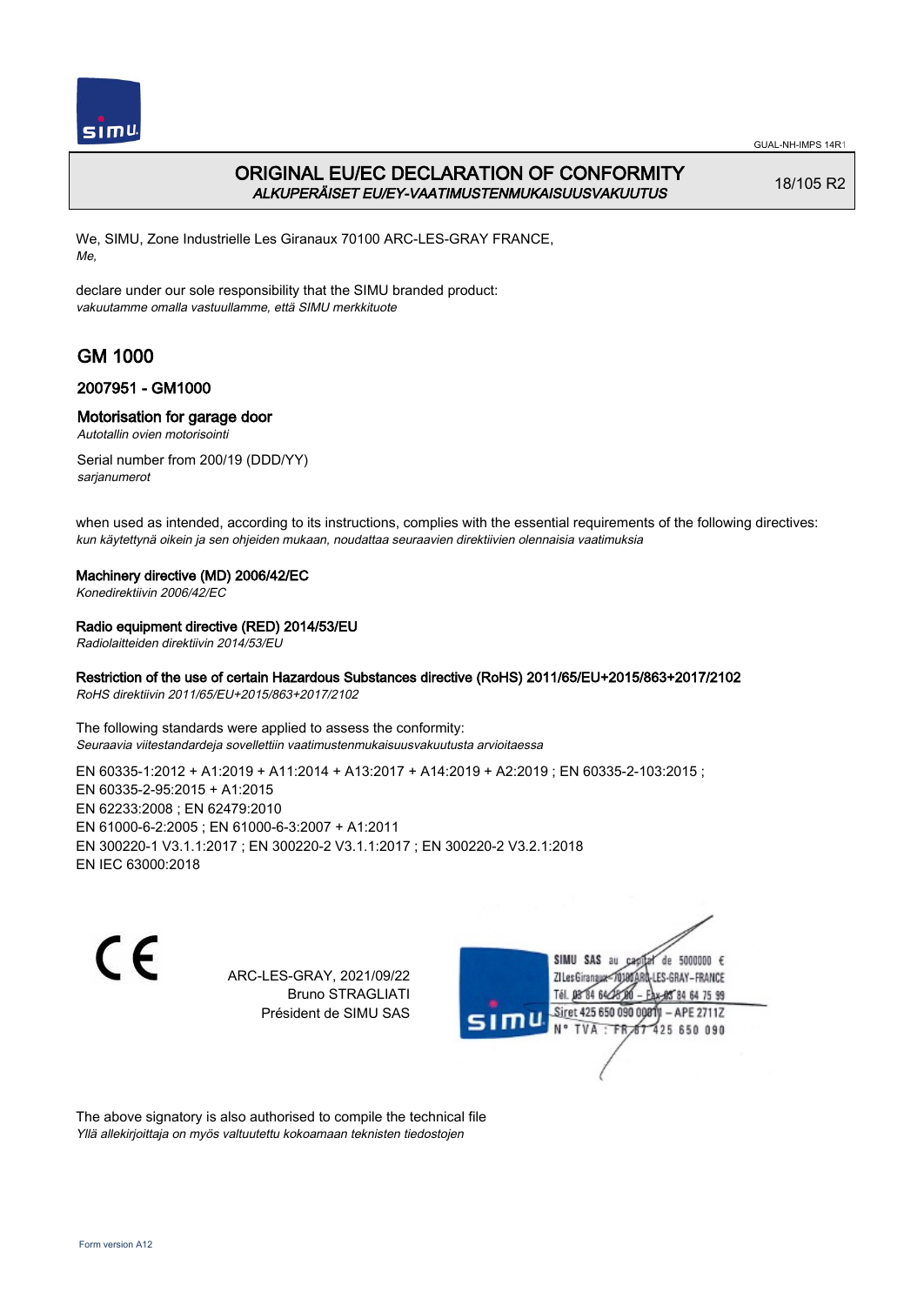

## ORIGINAL EU/EC DECLARATION OF CONFORMITY ΠΡΩΤΟΤΥΠΟ ΔΗΛΩΣΗ ΣΥΜΜΟΡΦΩΣΗΣ ΕΕ/EK

18/105 R2

We, SIMU, Zone Industrielle Les Giranaux 70100 ARC-LES-GRAY FRANCE, εμείς,

declare under our sole responsibility that the SIMU branded product: Δηλώνουμε αναλαμβάνοντας την αποκλειστική ευθύνη ότι το επώνυμο προϊόν SIMU

# GM 1000

### 2007951 - GM1000

### Motorisation for garage door

Μηχανοκίνηση για γκαραζόπορτα

Serial number from 200/19 (DDD/YY) σειριακό αριθμό από

when used as intended, according to its instructions, complies with the essential requirements of the following directives: όταν χρησιμοποιείται όπως έχει προβλεφθεί, σύμφωνα με τις οδηγίες του, συμφωνεί με τις βασικές απαιτήσεις των ακόλουθων οδηγιών

#### Machinery directive (MD) 2006/42/EC

Οδηγία περι μηχανικού εξοπλισμού 2006/42/EC

### Radio equipment directive (RED) 2014/53/EU

Οδηγία ραδιοεξοπλισμού 2014/53/EU

### Restriction of the use of certain Hazardous Substances directive (RoHS) 2011/65/EU+2015/863+2017/2102

Οδηγίας RoHS 2011/65/EU+2015/863+2017/2102

The following standards were applied to assess the conformity: Τα πρότυπα αναφοράς που ακολουθούν εφαρμόστηκαν με σκοπό την αξιολόγηση της συμμόρφωσης

EN 60335-1:2012 + A1:2019 + A11:2014 + A13:2017 + A14:2019 + A2:2019 ; EN 60335-2-103:2015 ; EN 60335‑2‑95:2015 + A1:2015 EN 62233:2008 ; EN 62479:2010 EN 61000‑6‑2:2005 ; EN 61000‑6‑3:2007 + A1:2011 EN 300220‑1 V3.1.1:2017 ; EN 300220‑2 V3.1.1:2017 ; EN 300220‑2 V3.2.1:2018 EN IEC 63000:2018

C E

ARC-LES-GRAY, 2021/09/22 Bruno STRAGLIATI Président de SIMU SAS

SIMU SAS au de 5000000  $\epsilon$ ZI Les Giranaux</r0180 LES-GRAY-FRANCE Tél. 08 84 64 28 00 84 64 75 99 Siret 425 650 090 00811 - APE 2711Z TVA: FR 67 425 650 090

The above signatory is also authorised to compile the technical file

Το πρόσωπο που αναφέρεται παραπάνω είναι επίσης εξουσιοδοτημένο να καταρτίσει τον τεχνικό φάκελο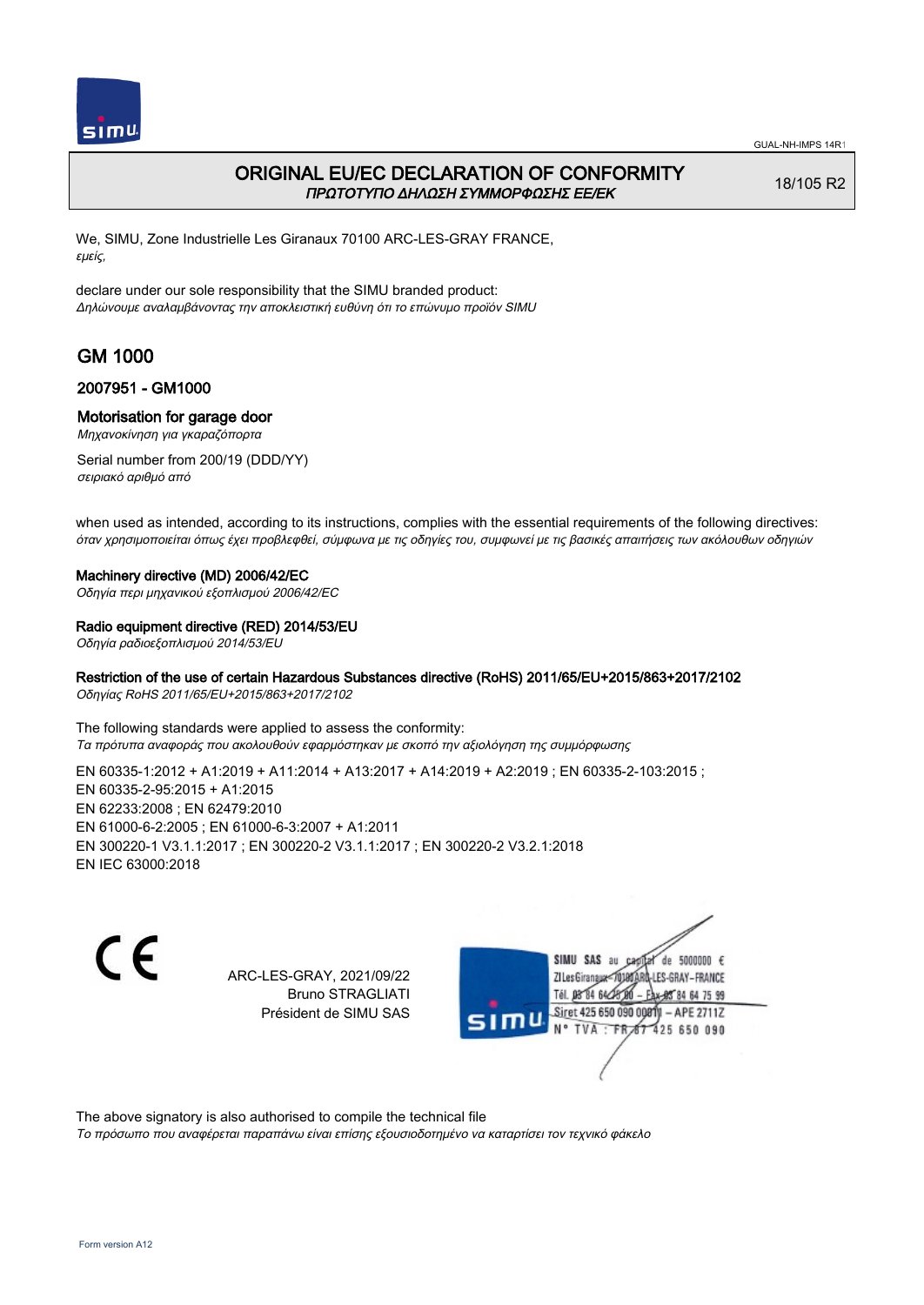

# ORIGINAL EU/EC DECLARATION OF CONFORMITY ORGINALNA EU/EC DEKLARACIJA O USKLAĐENOSTI

18/105 R2

We, SIMU, Zone Industrielle Les Giranaux 70100 ARC-LES-GRAY FRANCE, Mi,

declare under our sole responsibility that the SIMU branded product: izjavljujemo pod punom odgovornošču da je proizvod marke SIMU

# GM 1000

## 2007951 - GM1000

### Motorisation for garage door

Motorizacija garažnih vrata

Serial number from 200/19 (DDD/YY) Serijski broj iz

when used as intended, according to its instructions, complies with the essential requirements of the following directives: ako se upotrebljava prema namjeni, prema važećim uputama, usklađen sa prijeko potrebnim zahtijevima slijedećih direktiva

### Machinery directive (MD) 2006/42/EC

Direktiva o strojevima 2006/42/EC

### Radio equipment directive (RED) 2014/53/EU

Direktiva za radijsku opremu 2014/53/EU

### Restriction of the use of certain Hazardous Substances directive (RoHS) 2011/65/EU+2015/863+2017/2102

Direktiva RoHS 2011/65/EU+2015/863+2017/2102

The following standards were applied to assess the conformity: Slijedeće reference standarda se primjenjuju da se odredi usklađenost

EN 60335-1:2012 + A1:2019 + A11:2014 + A13:2017 + A14:2019 + A2:2019 ; EN 60335-2-103:2015 ; EN 60335‑2‑95:2015 + A1:2015 EN 62233:2008 ; EN 62479:2010 EN 61000‑6‑2:2005 ; EN 61000‑6‑3:2007 + A1:2011 EN 300220‑1 V3.1.1:2017 ; EN 300220‑2 V3.1.1:2017 ; EN 300220‑2 V3.2.1:2018 EN IEC 63000:2018

 $\epsilon$ 

ARC-LES-GRAY, 2021/09/22 Bruno STRAGLIATI Président de SIMU SAS



The above signatory is also authorised to compile the technical file Gore navedeni potpisnik također je ovlašten za sastavljanje tehničkog dokumenta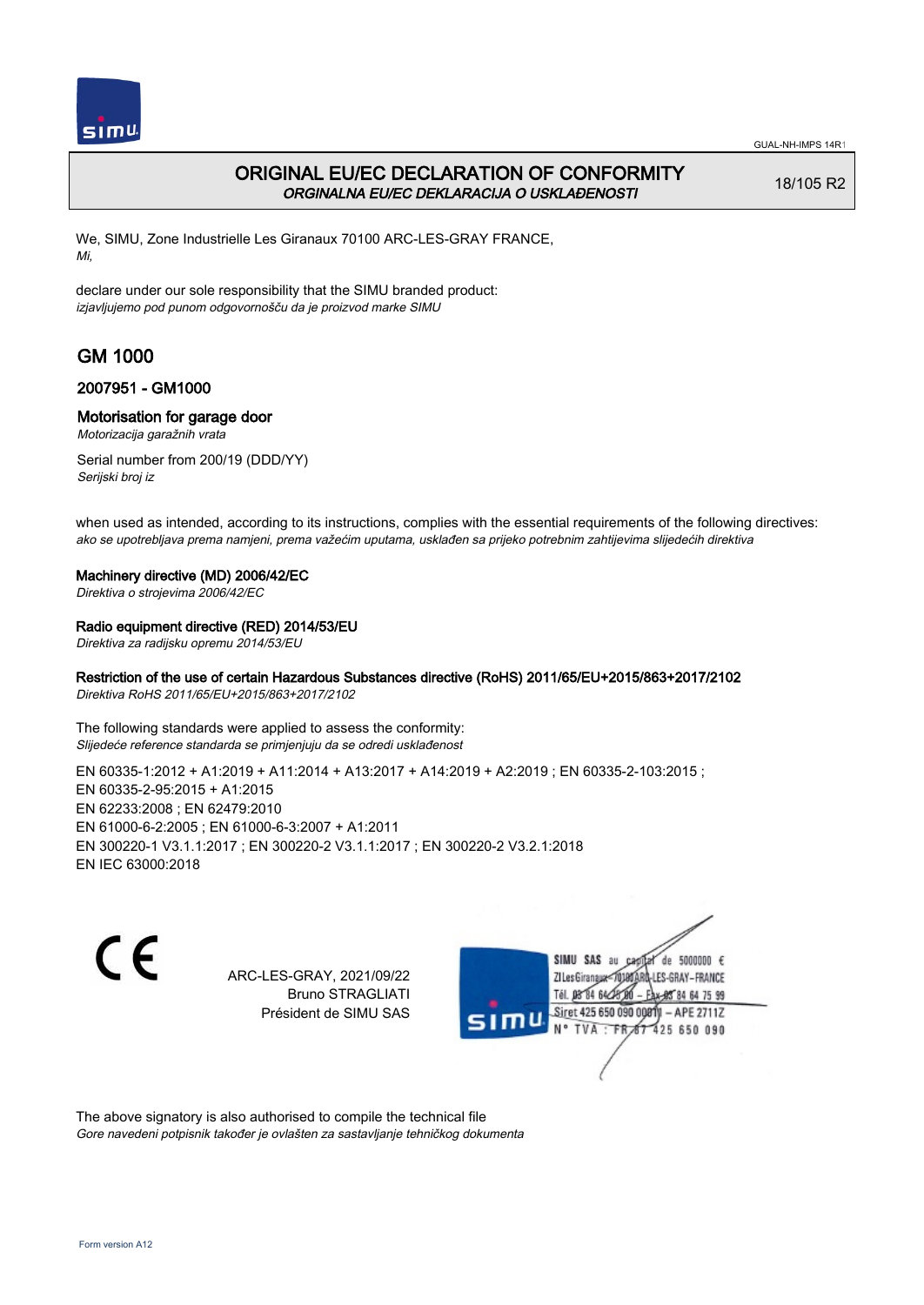

## ORIGINAL EU/EC DECLARATION OF CONFORMITY Eredeti EU/CE Megfelelőségi Nyilatkozat

18/105 R2

We, SIMU, Zone Industrielle Les Giranaux 70100 ARC-LES-GRAY FRANCE, Alulírott,

declare under our sole responsibility that the SIMU branded product: felelősségünk teljes tudatában kijelentjük, hogy a szóban forgó SIMU termék

# GM 1000

### 2007951 - GM1000

### Motorisation for garage door

Garázskapuk motorizálása

Serial number from 200/19 (DDD/YY) Sorozatszámtól

when used as intended, according to its instructions, complies with the essential requirements of the following directives: megfelel, az alábbi irányelvekben megfogalmazott alapvető követelményeknek

### Machinery directive (MD) 2006/42/EC

Gépekre vonatkozó irányelv 2006/42/EC

### Radio equipment directive (RED) 2014/53/EU

A rádióberendezésekről szóló irányelv 2014/53/EU

### Restriction of the use of certain Hazardous Substances directive (RoHS) 2011/65/EU+2015/863+2017/2102

RoHS irányelv 2011/65/EU+2015/863+2017/2102

The following standards were applied to assess the conformity: A megfelelőség biztosításának érdekében az alábbi szabványok kerültek alkalmazásra

EN 60335-1:2012 + A1:2019 + A11:2014 + A13:2017 + A14:2019 + A2:2019 ; EN 60335-2-103:2015 ; EN 60335‑2‑95:2015 + A1:2015 EN 62233:2008 ; EN 62479:2010 EN 61000‑6‑2:2005 ; EN 61000‑6‑3:2007 + A1:2011 EN 300220‑1 V3.1.1:2017 ; EN 300220‑2 V3.1.1:2017 ; EN 300220‑2 V3.2.1:2018 EN IEC 63000:2018

C E

ARC-LES-GRAY, 2021/09/22 Bruno STRAGLIATI Président de SIMU SAS



The above signatory is also authorised to compile the technical file A fent említett aláíró is jogosult a műszaki dokumentáció összeállítására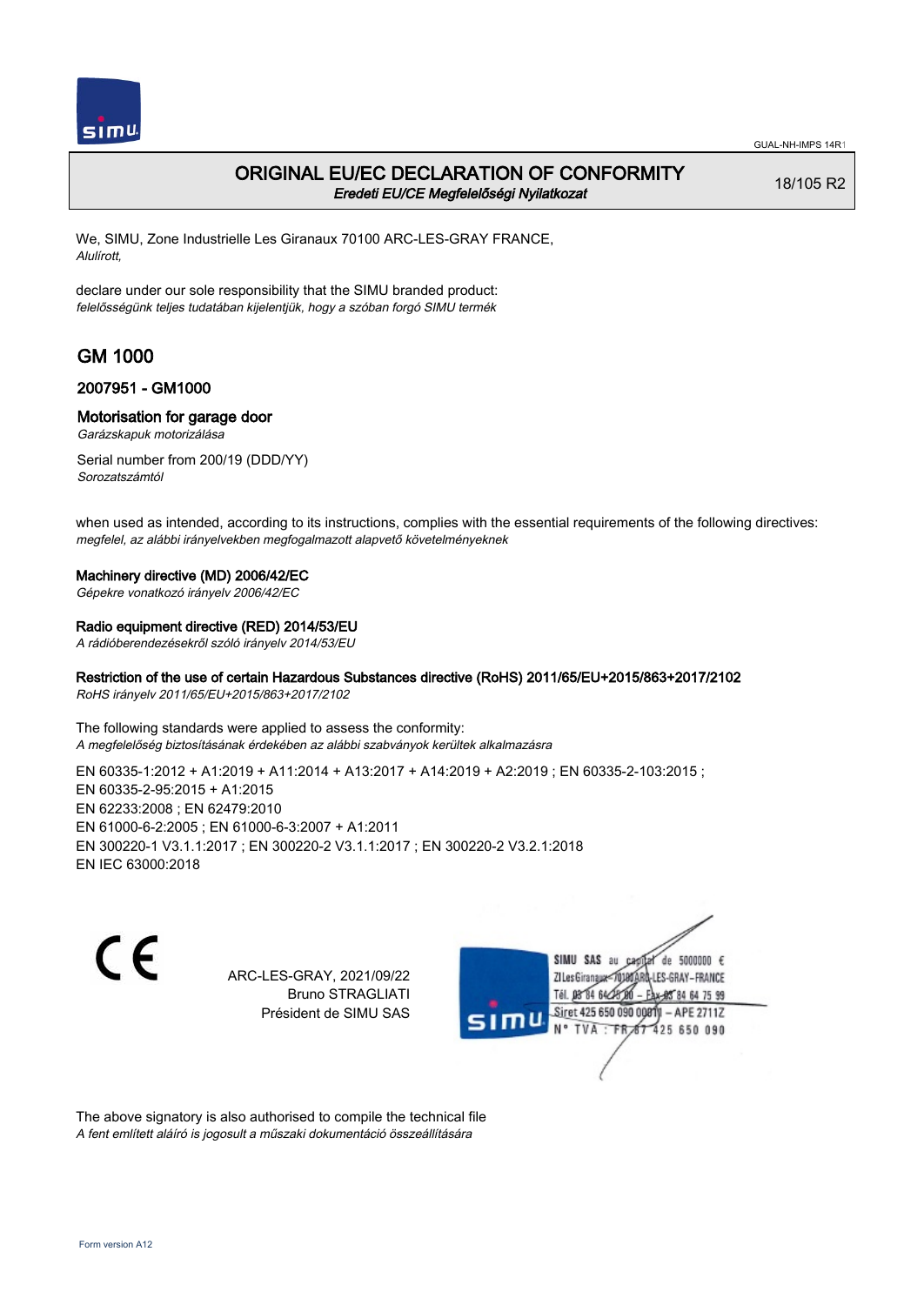

## ORIGINAL EU/EC DECLARATION OF CONFORMITY ORIGINALI ES/EB ATITIKTIES DEKLARACIJA

18/105 R2

We, SIMU, Zone Industrielle Les Giranaux 70100 ARC-LES-GRAY FRANCE, Mes,

declare under our sole responsibility that the SIMU branded product: atsakingai deklaruojame, kad SIMU kompanijos produktas

# GM 1000

## 2007951 - GM1000

### Motorisation for garage door

Garažo vartų automatizavimas

Serial number from 200/19 (DDD/YY) Serijos numeris nuo

when used as intended, according to its instructions, complies with the essential requirements of the following directives: naudojamas pagal paskirtį, pagal gamintojo instrukcijas, atitinka esminius šių Direktyvų reikalavimus

#### Machinery directive (MD) 2006/42/EC

Mašinų direktyva 2006/42/EC

### Radio equipment directive (RED) 2014/53/EU

Radijo ryšio įrenginių direktyva 2014/53/EU

### Restriction of the use of certain Hazardous Substances directive (RoHS) 2011/65/EU+2015/863+2017/2102

PMNA (RoHS) direktyva 2011/65/EU+2015/863+2017/2102

The following standards were applied to assess the conformity: Įverinti deklaruojamą atitiktį buvo taikomi toliau nurodyti standartai

EN 60335-1:2012 + A1:2019 + A11:2014 + A13:2017 + A14:2019 + A2:2019 ; EN 60335-2-103:2015 ; EN 60335‑2‑95:2015 + A1:2015 EN 62233:2008 ; EN 62479:2010 EN 61000‑6‑2:2005 ; EN 61000‑6‑3:2007 + A1:2011 EN 300220‑1 V3.1.1:2017 ; EN 300220‑2 V3.1.1:2017 ; EN 300220‑2 V3.2.1:2018 EN IEC 63000:2018

C E

ARC-LES-GRAY, 2021/09/22 Bruno STRAGLIATI Président de SIMU SAS



The above signatory is also authorised to compile the technical file Asmuo, pasirašęs šią deklaraciją, taip pat turi įgaliojimą sudaryti techninę bylą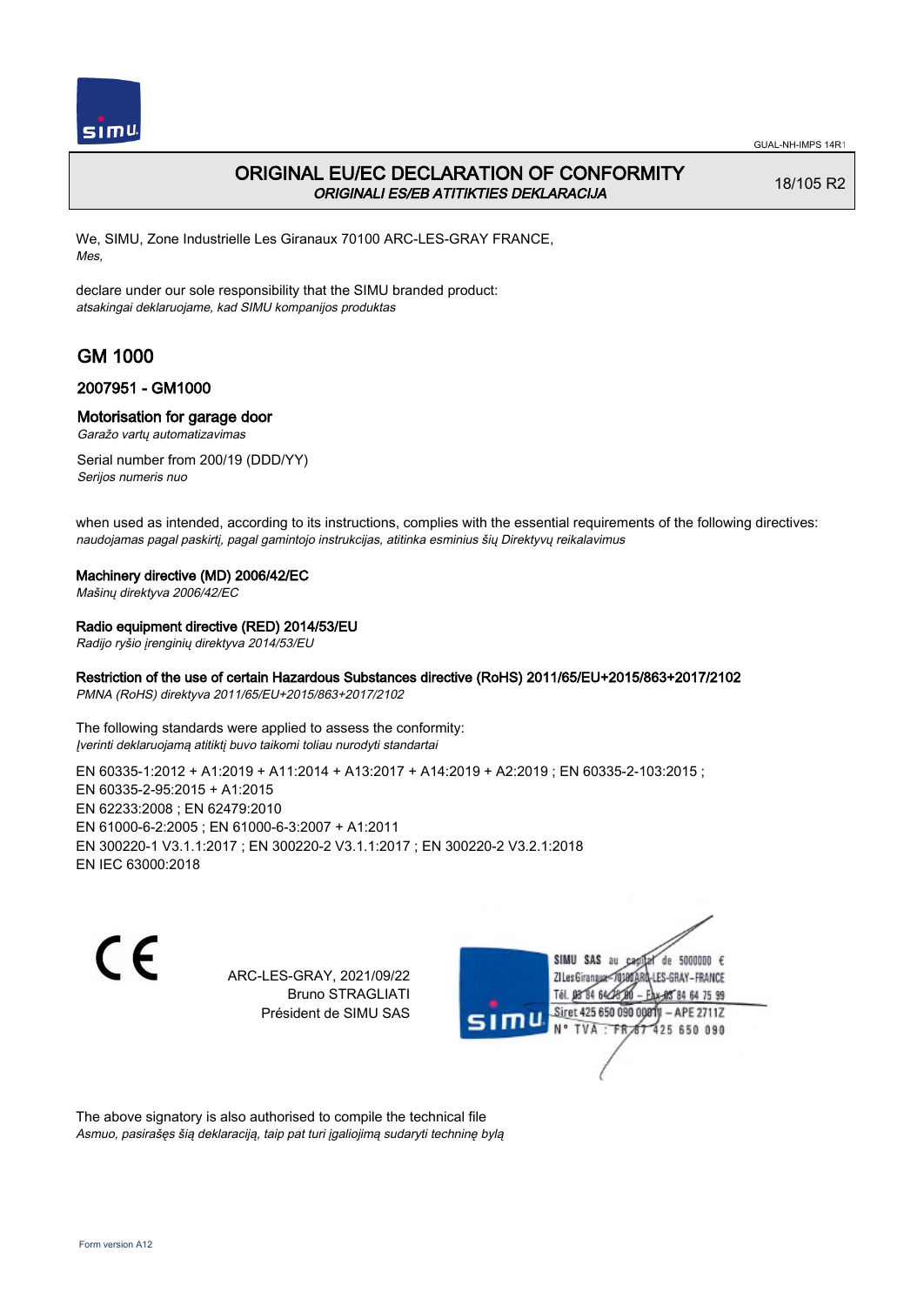

# ORIGINAL EU/EC DECLARATION OF CONFORMITY ES/EK ATBILSTĪBAS DEKLARĀCIJA

18/105 R2

We, SIMU, Zone Industrielle Les Giranaux 70100 ARC-LES-GRAY FRANCE, Mēs,

declare under our sole responsibility that the SIMU branded product: ar pilnu atbildību, apliecinām, ka SIMU zīmola produkti,

# GM 1000

## 2007951 - GM1000

### Motorisation for garage door

Garāžas vārtu motorizēšana

Serial number from 200/19 (DDD/YY) sērijas numurs no

when used as intended, according to its instructions, complies with the essential requirements of the following directives: ja tie tiek lietoti saskaņā ar norādījumiem, atbilst šo direktīvu pamatprasībām

### Machinery directive (MD) 2006/42/EC

Mašīnu Direktīva 2006/42/EC

### Radio equipment directive (RED) 2014/53/EU

Direktīva par radioiekārtu pieejamību tirgū 2014/53/EU

### Restriction of the use of certain Hazardous Substances directive (RoHS) 2011/65/EU+2015/863+2017/2102

RoHs Direktīva par dažādu bīstamu vielu izmantošanas ierobežošanu elektriskās un elektroniskās iekārtās 2011/65/EU+2015/863+2017/2102

The following standards were applied to assess the conformity: Atbilstības deklarācijas novērtēšanai tiek pielietoti sekojoši standarti

EN 60335-1:2012 + A1:2019 + A11:2014 + A13:2017 + A14:2019 + A2:2019 ; EN 60335-2-103:2015 ; EN 60335‑2‑95:2015 + A1:2015 EN 62233:2008 ; EN 62479:2010 EN 61000‑6‑2:2005 ; EN 61000‑6‑3:2007 + A1:2011 EN 300220‑1 V3.1.1:2017 ; EN 300220‑2 V3.1.1:2017 ; EN 300220‑2 V3.2.1:2018 EN IEC 63000:2018

C E

ARC-LES-GRAY, 2021/09/22 Bruno STRAGLIATI Président de SIMU SAS

SIMU SAS au de 5000000  $\epsilon$ ZI Les Giranaux</r0180 LES-GRAY-FRANCE Tél. 08 84 64 24 64 75 99 Siret 425 650 090 008TV - APE 2711Z TVA: FRAT 425 650 090

The above signatory is also authorised to compile the technical file Iepriekš minētā persona ir pilnvarota sastādīt tehnisko dokumentāciju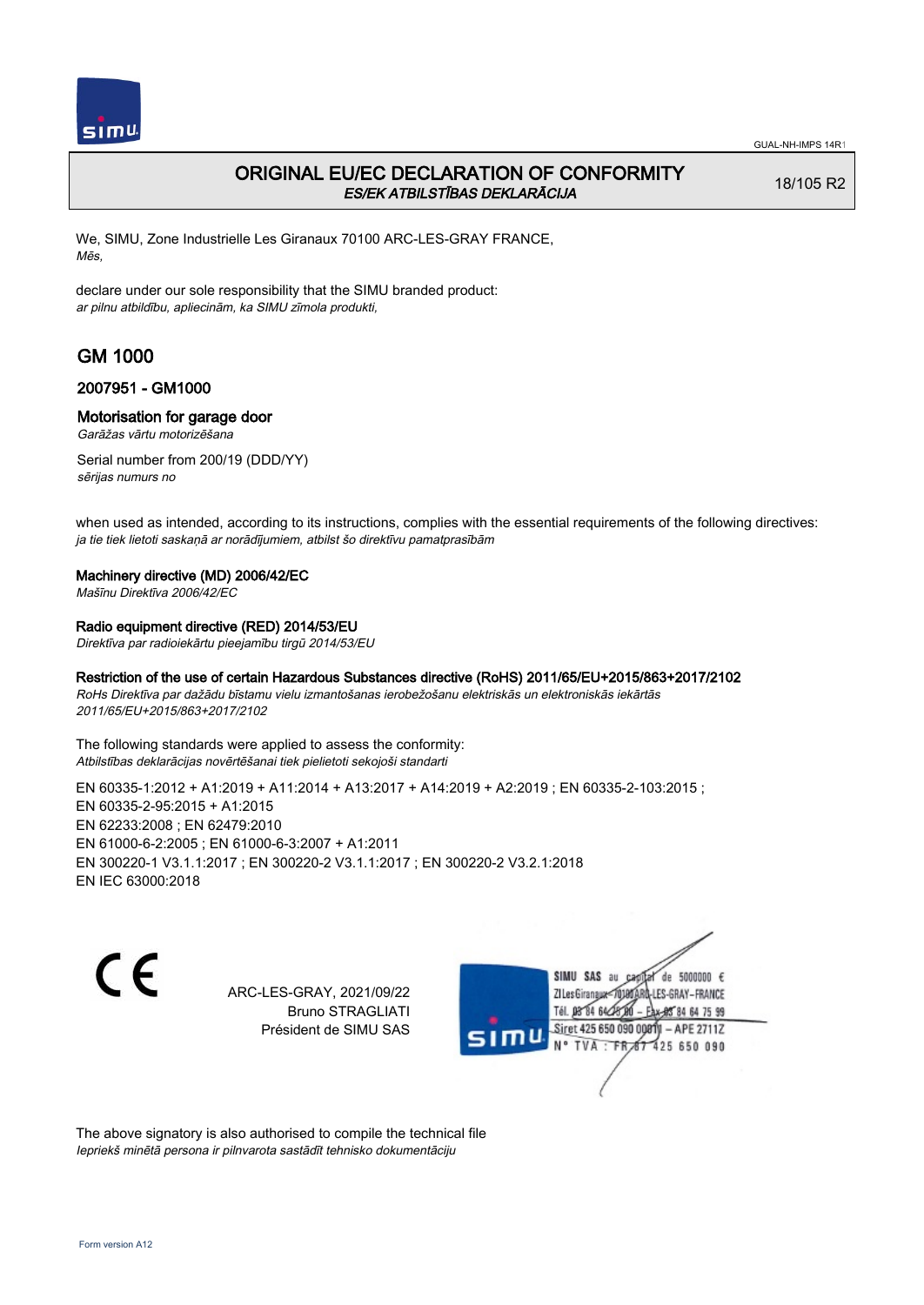

# ORIGINAL EU/EC DECLARATION OF CONFORMITY OORSPRONKELIJKE EU/EG-CONFORMITEITSVERKLARING

18/105 R2

We, SIMU, Zone Industrielle Les Giranaux 70100 ARC-LES-GRAY FRANCE, Wij,

declare under our sole responsibility that the SIMU branded product: verklaren op eigen verantwoordelijkheid dat het produkt van het SIMU

# GM 1000

## 2007951 - GM1000

## Motorisation for garage door

Motorisatie voor garagedeuren

Serial number from 200/19 (DDD/YY) Serienummer van

when used as intended, according to its instructions, complies with the essential requirements of the following directives: wanneer gebruikt voor de juiste toepassing voldoet aan de essentiële eisen van de volgende richtlijnen

### Machinery directive (MD) 2006/42/EC

Machinerichtlijn 2006/42/EC

## Radio equipment directive (RED) 2014/53/EU

Richtlijn radioapparatuur 2014/53/EU

## Restriction of the use of certain Hazardous Substances directive (RoHS) 2011/65/EU+2015/863+2017/2102

RoHS Richtlijn 2011/65/EU+2015/863+2017/2102

The following standards were applied to assess the conformity: De volgende referentiestandaarden worden toegepast om de overeenstemming te evalueren

EN 60335‑1:2012 + A1:2019 + A11:2014 + A13:2017 + A14:2019 + A2:2019 ; EN 60335‑2‑103:2015 ; EN 60335‑2‑95:2015 + A1:2015 EN 62233:2008 ; EN 62479:2010 EN 61000‑6‑2:2005 ; EN 61000‑6‑3:2007 + A1:2011 EN 300220‑1 V3.1.1:2017 ; EN 300220‑2 V3.1.1:2017 ; EN 300220‑2 V3.2.1:2018 EN IEC 63000:2018

 $\epsilon$ 

ARC-LES-GRAY, 2021/09/22 Bruno STRAGLIATI Président de SIMU SAS



The above signatory is also authorised to compile the technical file

De bovengenoemde persoon is ook bevoegd om het technisch dossier samen te stellen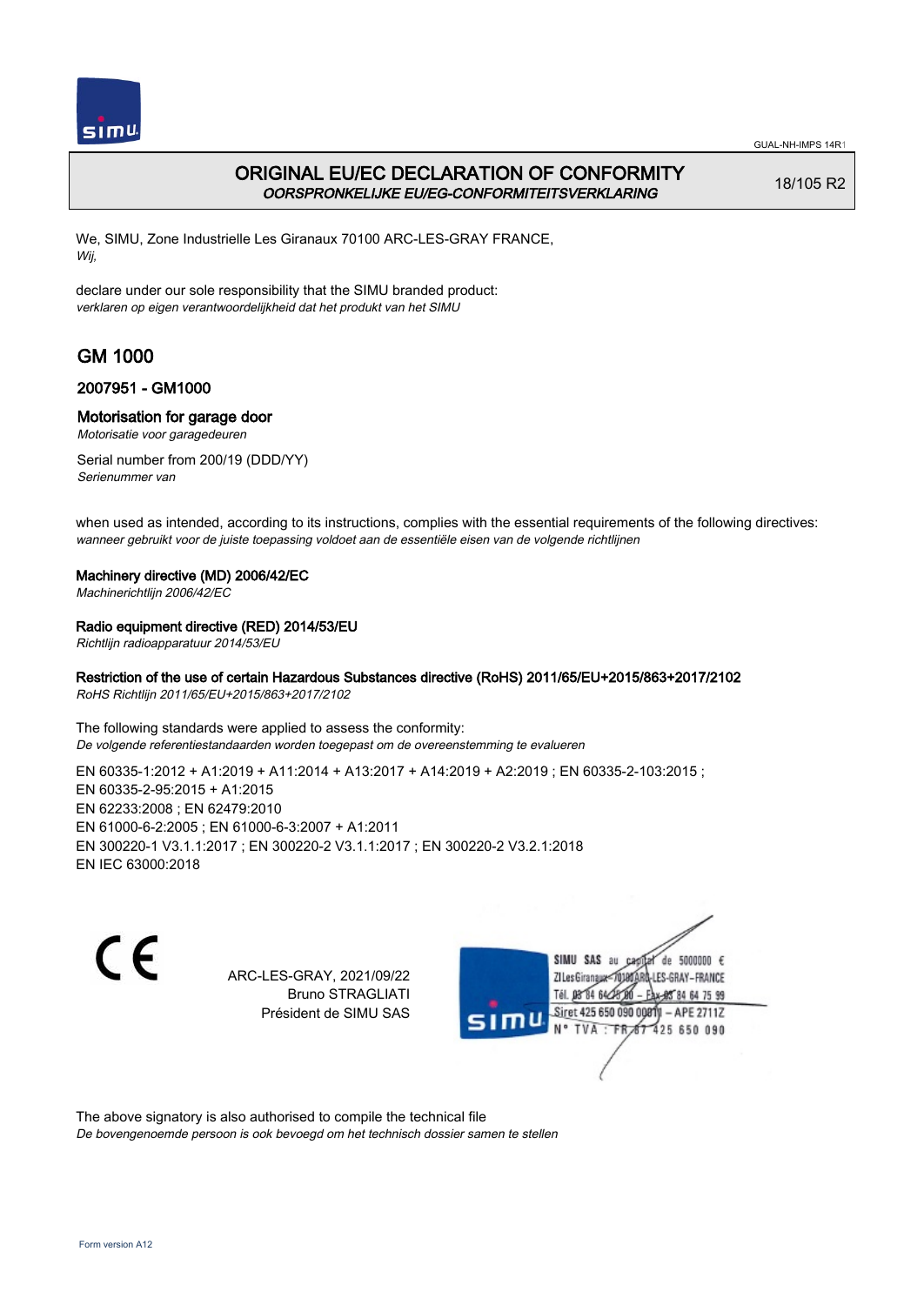

## ORIGINAL EU/EC DECLARATION OF CONFORMITY ORIGINAL EU / CE - ERKLÆRING

18/105 R2

We, SIMU, Zone Industrielle Les Giranaux 70100 ARC-LES-GRAY FRANCE, Vi,

declare under our sole responsibility that the SIMU branded product: erklærer under vårt eneansvar at SIMU merket produkt

# GM 1000

## 2007951 - GM1000

### Motorisation for garage door

Motorisering for garasjeport

Serial number from 200/19 (DDD/YY) Serienummer fra

when used as intended, according to its instructions, complies with the essential requirements of the following directives: når de brukes som forutsatt, i henhold til sin instruks, i samsvar med de grunnlegende kravene i følgende direktiver

### Machinery directive (MD) 2006/42/EC

Maskindirektivet 2006/42/EC

### Radio equipment directive (RED) 2014/53/EU

Radioutstyr direktivet 2014/53/EU

## Restriction of the use of certain Hazardous Substances directive (RoHS) 2011/65/EU+2015/863+2017/2102

RoHS-direktivet 2011/65/EU+2015/863+2017/2102

The following standards were applied to assess the conformity: Følgende referansestandarder ble brukt for å vurdere samsvar

EN 60335-1:2012 + A1:2019 + A11:2014 + A13:2017 + A14:2019 + A2:2019 ; EN 60335-2-103:2015 ; EN 60335‑2‑95:2015 + A1:2015 EN 62233:2008 ; EN 62479:2010 EN 61000‑6‑2:2005 ; EN 61000‑6‑3:2007 + A1:2011 EN 300220‑1 V3.1.1:2017 ; EN 300220‑2 V3.1.1:2017 ; EN 300220‑2 V3.2.1:2018 EN IEC 63000:2018

 $\epsilon$ 

ARC-LES-GRAY, 2021/09/22 Bruno STRAGLIATI Président de SIMU SAS



The above signatory is also authorised to compile the technical file Ovennevnte underskrevet fullmakt til å utarbeide den tekniske dokumentasjonen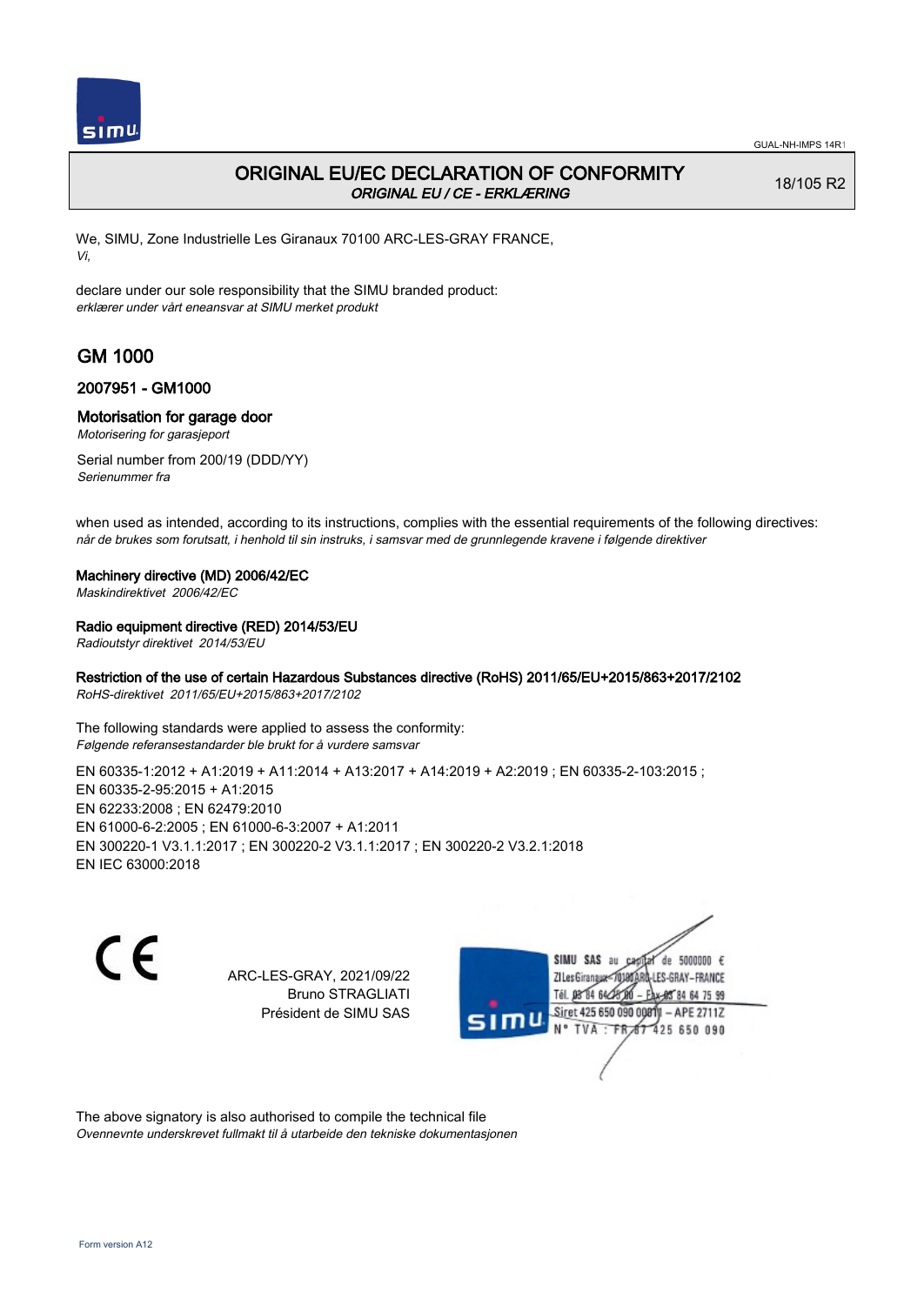

## ORIGINAL EU/EC DECLARATION OF CONFORMITY ORYGINALNA DEKLARACJA ZGODNOŚCI UE/WE

18/105 R2

We, SIMU, Zone Industrielle Les Giranaux 70100 ARC-LES-GRAY FRANCE, My,

declare under our sole responsibility that the SIMU branded product: deklarujemy z pełną odpowiedzialnością, że produkt oznaczony marką SIMU

# GM 1000

## 2007951 - GM1000

### Motorisation for garage door

Wyposażenie w napęd bramy garażowej

Serial number from 200/19 (DDD/YY) z numerem seryjnym od

when used as intended, according to its instructions, complies with the essential requirements of the following directives: gdy jest używany zgodnie z przeznaczeniem i instrukcjami, spełnia podstawowe wymagania następujących Dyrektyw

#### Machinery directive (MD) 2006/42/EC

Dyrektywa maszynowa 2006/42/EC

### Radio equipment directive (RED) 2014/53/EU

Dyrektywa o urządzeniach radiowych 2014/53/EU

### Restriction of the use of certain Hazardous Substances directive (RoHS) 2011/65/EU+2015/863+2017/2102

Dyrektywa RoHS 2011/65/EU+2015/863+2017/2102

The following standards were applied to assess the conformity: Do oceny zgodności zostały zastosowane następujące normy

EN 60335‑1:2012 + A1:2019 + A11:2014 + A13:2017 + A14:2019 + A2:2019 ; EN 60335‑2‑103:2015 ; EN 60335‑2‑95:2015 + A1:2015 EN 62233:2008 ; EN 62479:2010 EN 61000‑6‑2:2005 ; EN 61000‑6‑3:2007 + A1:2011 EN 300220‑1 V3.1.1:2017 ; EN 300220‑2 V3.1.1:2017 ; EN 300220‑2 V3.2.1:2018 EN IEC 63000:2018

C E

ARC-LES-GRAY, 2021/09/22 Bruno STRAGLIATI Président de SIMU SAS



The above signatory is also authorised to compile the technical file

Osoba wskazana powyżej jest również upoważniony do przygotowania dokumentacji technicznej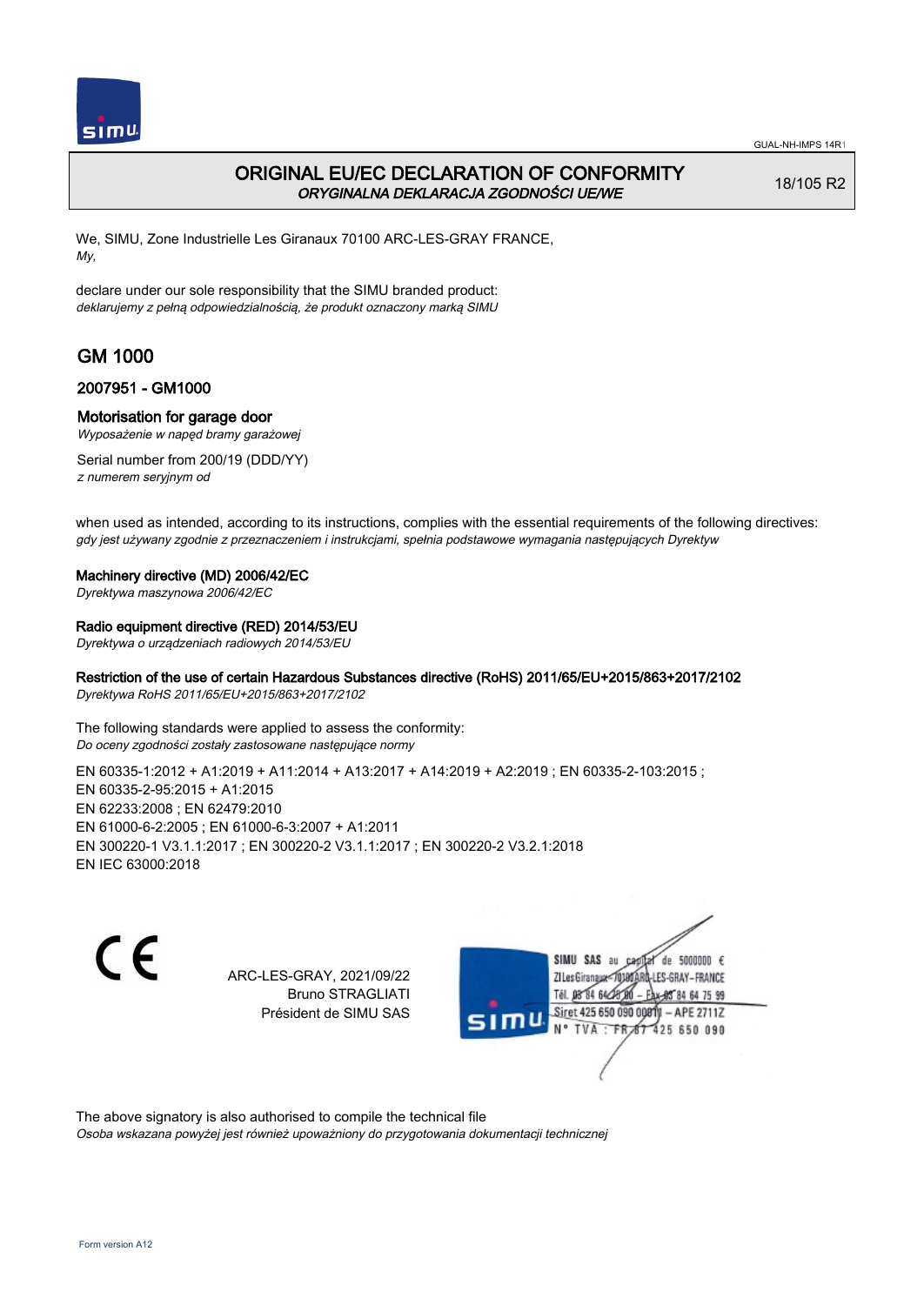

## ORIGINAL EU/EC DECLARATION OF CONFORMITY DECLARAÇÃO UE/CE DE CONFORMIDADE ORIGINAL

18/105 R2

We, SIMU, Zone Industrielle Les Giranaux 70100 ARC-LES-GRAY FRANCE, Nós,

declare under our sole responsibility that the SIMU branded product: declaramos sob nossa única responsabilidade que o dispositivo marca SIMU

# GM 1000

## 2007951 - GM1000

### Motorisation for garage door

Motorização para porta de garagem

Serial number from 200/19 (DDD/YY) Número de série desde

when used as intended, according to its instructions, complies with the essential requirements of the following directives: Quando utilizado de acordo com sua a aplicação, segundo as suas instruções, cumpre os requisitos essenciais das seguintes diretivas

### Machinery directive (MD) 2006/42/EC

Diretiva Máquinas 2006/42/EC

### Radio equipment directive (RED) 2014/53/EU

Diretiva equipamentos de rádio 2014/53/EU

### Restriction of the use of certain Hazardous Substances directive (RoHS) 2011/65/EU+2015/863+2017/2102

Diretiva RoHS 2011/65/EU+2015/863+2017/2102

The following standards were applied to assess the conformity: As normas de referência apresentadas em seguida foram aplicadas para avaliar a conformidade

EN 60335‑1:2012 + A1:2019 + A11:2014 + A13:2017 + A14:2019 + A2:2019 ; EN 60335‑2‑103:2015 ; EN 60335‑2‑95:2015 + A1:2015 EN 62233:2008 ; EN 62479:2010 EN 61000‑6‑2:2005 ; EN 61000‑6‑3:2007 + A1:2011 EN 300220‑1 V3.1.1:2017 ; EN 300220‑2 V3.1.1:2017 ; EN 300220‑2 V3.2.1:2018 EN IEC 63000:2018

 $\epsilon$ 

ARC-LES-GRAY, 2021/09/22 Bruno STRAGLIATI Président de SIMU SAS



The above signatory is also authorised to compile the technical file

A pessoa nomeada acima também está autorizada a compilar o processo técnico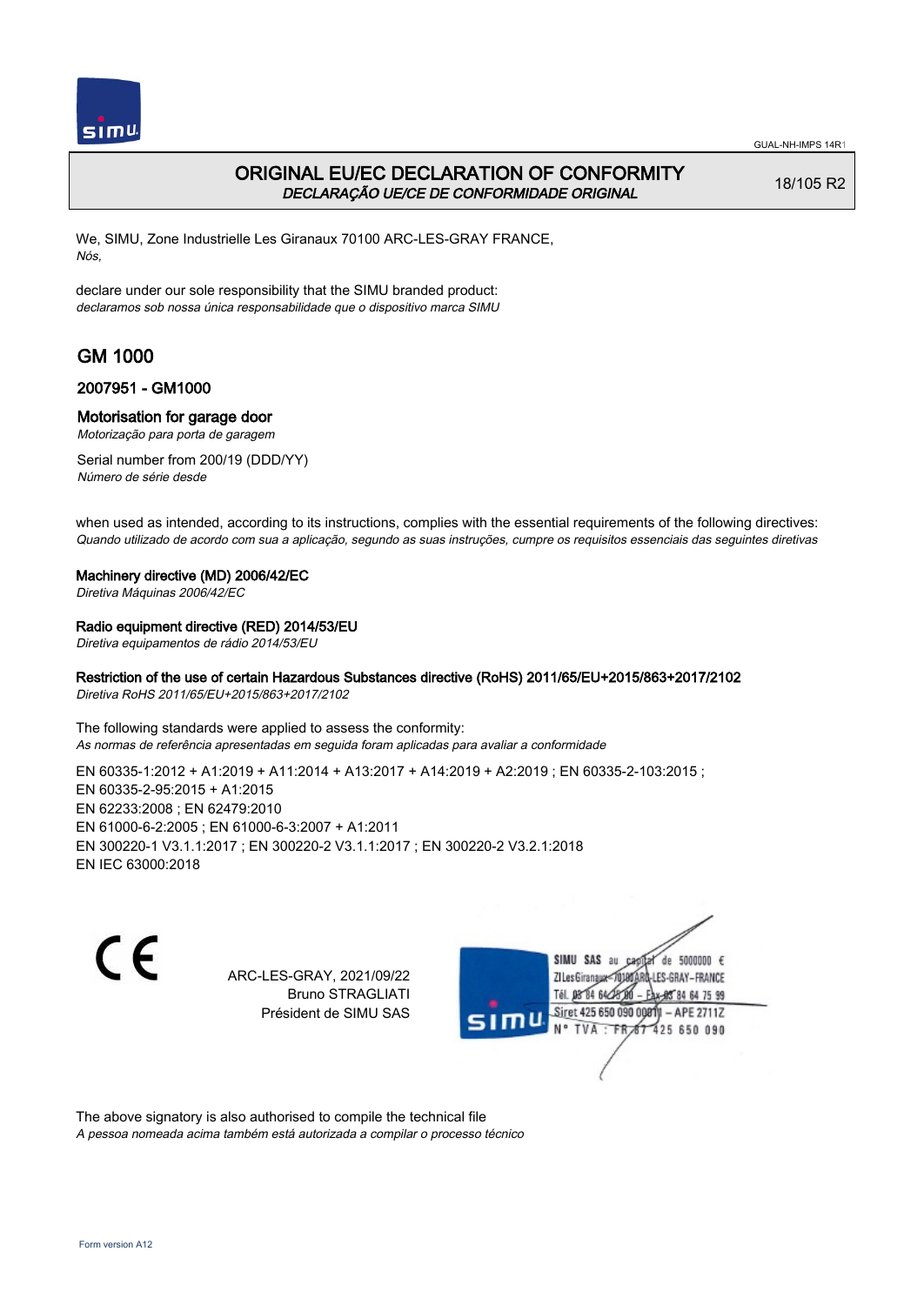

# ORIGINAL EU/EC DECLARATION OF CONFORMITY ORIGINAL EU/EC DECLARAIE DE CONFORMITATE

18/105 R2

We, SIMU, Zone Industrielle Les Giranaux 70100 ARC-LES-GRAY FRANCE, Noi,

declare under our sole responsibility that the SIMU branded product: declarăm pe propria răspundere că produsele marca SIMU

# GM 1000

## 2007951 - GM1000

## Motorisation for garage door

Motorizare pentru uă de garaj

Serial number from 200/19 (DDD/YY) Numărul de serie din

when used as intended, according to its instructions, complies with the essential requirements of the following directives: utilizate conform destinaiei lor, aa cum este descris în manualul de utilizare, sunt în conformitate cu cerinele eseniale ale următoarelor directive

## Machinery directive (MD) 2006/42/EC

Directiva privind echipamentele tehnice 2006/42/EC

## Radio equipment directive (RED) 2014/53/EU

Directiva privind echipamentele radio 2014/53/EU

### Restriction of the use of certain Hazardous Substances directive (RoHS) 2011/65/EU+2015/863+2017/2102

Directiva RoHS 2011/65/EU+2015/863+2017/2102

The following standards were applied to assess the conformity: Următoarele standarde de referină au fost aplicate pentru respectarea conformităii

EN 60335-1:2012 + A1:2019 + A11:2014 + A13:2017 + A14:2019 + A2:2019 ; EN 60335-2-103:2015 ; EN 60335‑2‑95:2015 + A1:2015 EN 62233:2008 ; EN 62479:2010 EN 61000‑6‑2:2005 ; EN 61000‑6‑3:2007 + A1:2011 EN 300220‑1 V3.1.1:2017 ; EN 300220‑2 V3.1.1:2017 ; EN 300220‑2 V3.2.1:2018 EN IEC 63000:2018

C E

ARC-LES-GRAY, 2021/09/22 Bruno STRAGLIATI Président de SIMU SAS

SIMU SAS au de 5000000  $\epsilon$ ZI Les Giranaux</br/>1018 LES-GRAY-FRANCE Tél. 08 84 64 24 64 75 99 Siret 425 650 090 0081 - APE 2711Z 425 650 090 TVA: FR

The above signatory is also authorised to compile the technical file Semnatarul de mai sus este, de asemenea, autorizat să întocmească dosarul tehnic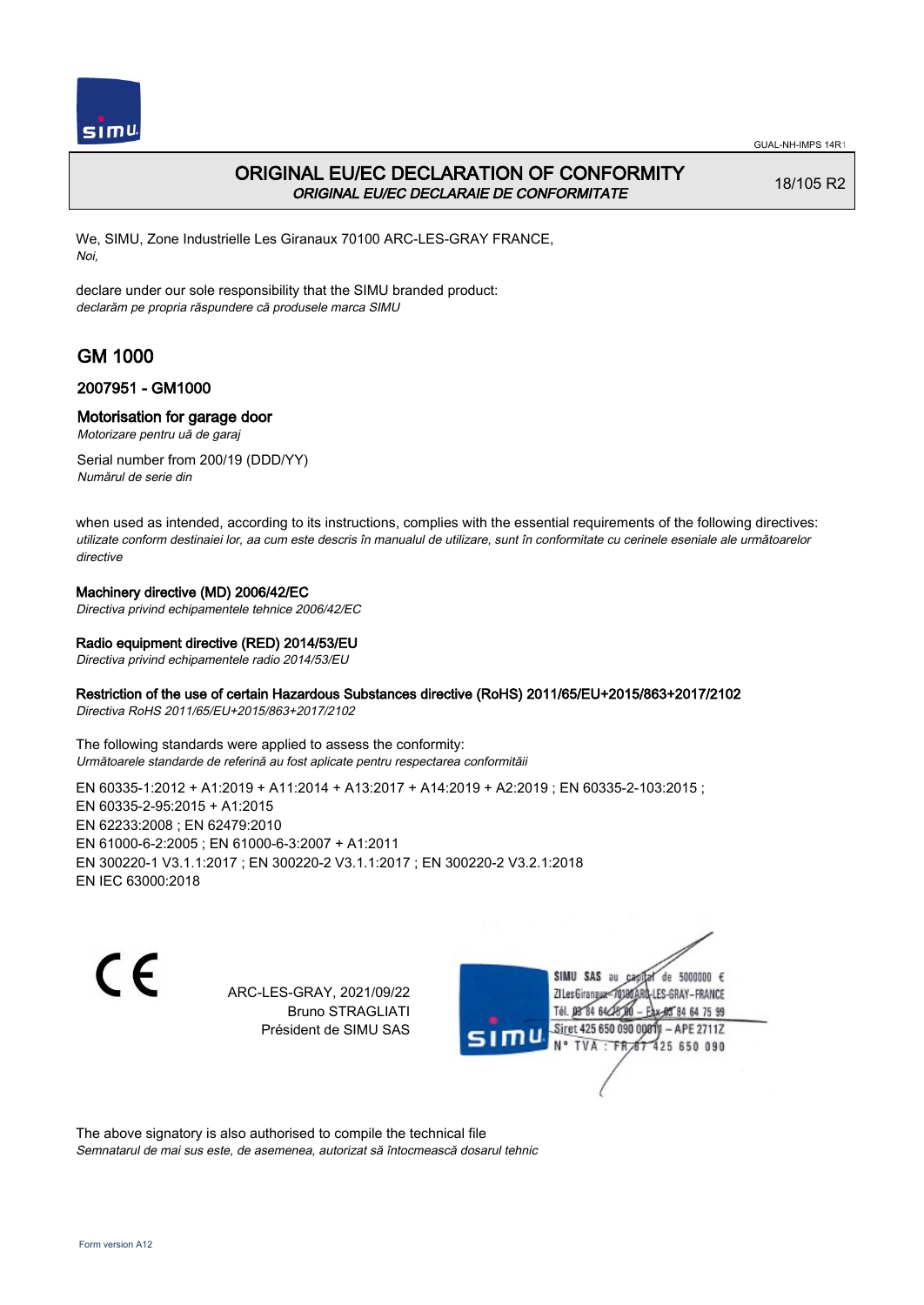

# ORIGINAL EU/EC DECLARATION OF CONFORMITY ORIGINAL EU/EG-FÖRSÄKRAN OM ÖVERENSSTÄMMELSE

18/105 R2

We, SIMU, Zone Industrielle Les Giranaux 70100 ARC-LES-GRAY FRANCE, Vi,

declare under our sole responsibility that the SIMU branded product: försäkrar på eget ansvar att produkten av varumärket SIMU

# GM 1000

## 2007951 - GM1000

### Motorisation for garage door

Motorisering för garageport

Serial number from 200/19 (DDD/YY) Serienumret från

when used as intended, according to its instructions, complies with the essential requirements of the following directives: uppfyller de grundläggande kraven i följande direktiv när den används på det sätt som avses, i enlighet med bruksanvisningen

### Machinery directive (MD) 2006/42/EC

Maskindirektivet 2006/42/EC

### Radio equipment directive (RED) 2014/53/EU

Direktivet om radioutrustning 2014/53/EU

### Restriction of the use of certain Hazardous Substances directive (RoHS) 2011/65/EU+2015/863+2017/2102

RoHS-direktivet 2011/65/EU+2015/863+2017/2102

The following standards were applied to assess the conformity: Följande referensnormer har tillämpats för att göra en bedömning av överensstämmelsen

EN 60335-1:2012 + A1:2019 + A11:2014 + A13:2017 + A14:2019 + A2:2019 ; EN 60335-2-103:2015 ; EN 60335‑2‑95:2015 + A1:2015 EN 62233:2008 ; EN 62479:2010 EN 61000‑6‑2:2005 ; EN 61000‑6‑3:2007 + A1:2011 EN 300220‑1 V3.1.1:2017 ; EN 300220‑2 V3.1.1:2017 ; EN 300220‑2 V3.2.1:2018 EN IEC 63000:2018

 $\epsilon$ 

ARC-LES-GRAY, 2021/09/22 Bruno STRAGLIATI Président de SIMU SAS



The above signatory is also authorised to compile the technical file

Den person som anges ovan är också behörig att ställa samman den tekniska dokumentationen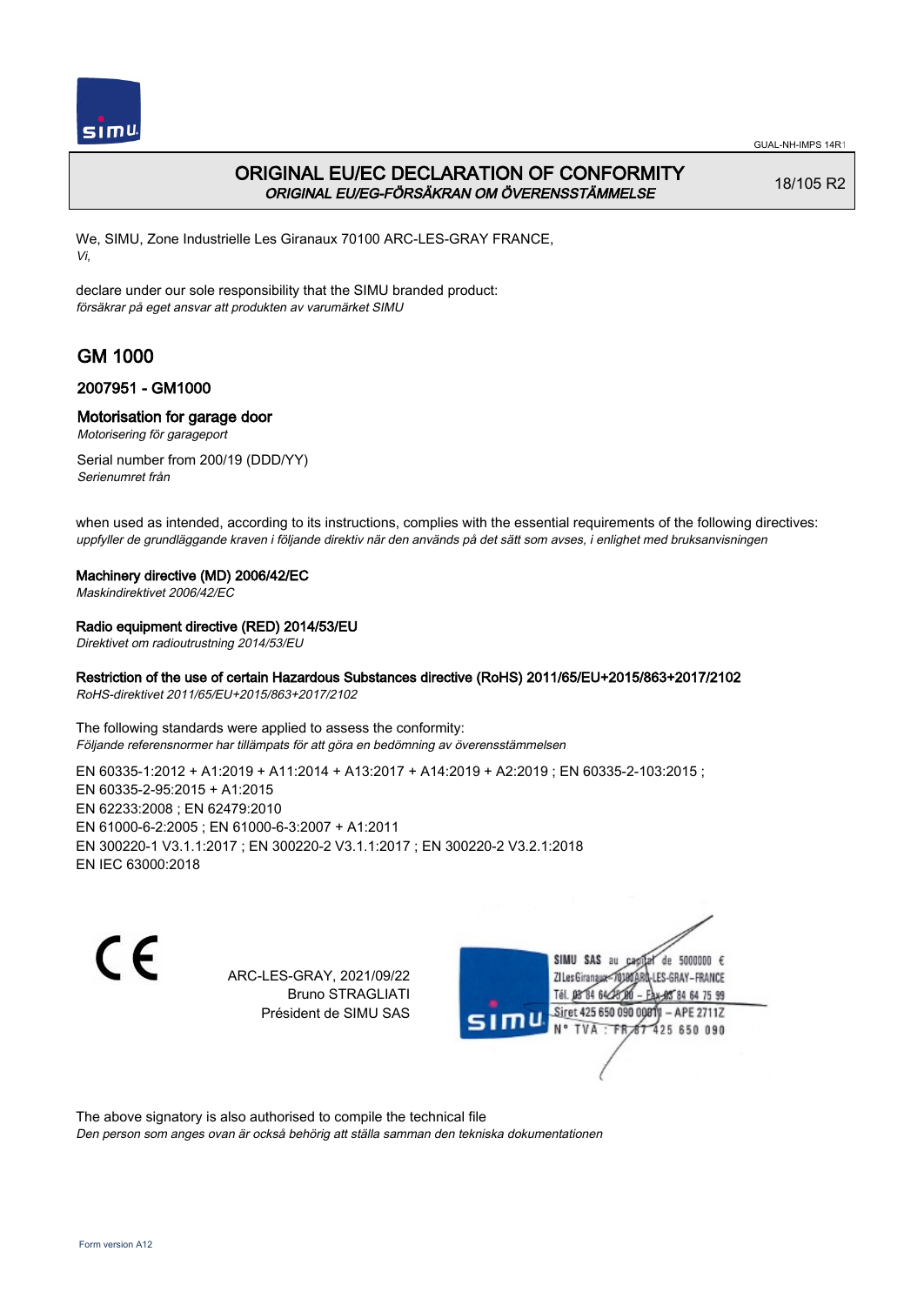

# ORIGINAL EU/EC DECLARATION OF CONFORMITY ORIGINÁLNE VYHLÁSENIE EU/ES O ZHODE

18/105 R2

We, SIMU, Zone Industrielle Les Giranaux 70100 ARC-LES-GRAY FRANCE, My,

declare under our sole responsibility that the SIMU branded product: vyhlasujeme na svoju výlučnú zodpovednosť, že výrobok značky SIMU

# GM 1000

## 2007951 - GM1000

## Motorisation for garage door

Pohon pre garážové brány

Serial number from 200/19 (DDD/YY) Seriové číslo od

when used as intended, according to its instructions, complies with the essential requirements of the following directives: ak je používaný v súlade s účelom použitia a s návodom, spĺňa základné požiadavky týchto smerníc

### Machinery directive (MD) 2006/42/EC

Smernica o strojových zariadeniach 2006/42/EC

### Radio equipment directive (RED) 2014/53/EU

Smernica o sprístupňovaniu rádiových zariadení na trhu 2014/53/EU

### Restriction of the use of certain Hazardous Substances directive (RoHS) 2011/65/EU+2015/863+2017/2102

Smernica o obmedzení používania určitých nebezpečných látok v elektrických a elektronických zariadeniach 2011/65/EU+2015/863+2017/2102

The following standards were applied to assess the conformity: Pre posúdenie zhody boli použité následujúce normy

EN 60335‑1:2012 + A1:2019 + A11:2014 + A13:2017 + A14:2019 + A2:2019 ; EN 60335‑2‑103:2015 ; EN 60335‑2‑95:2015 + A1:2015 EN 62233:2008 ; EN 62479:2010 EN 61000‑6‑2:2005 ; EN 61000‑6‑3:2007 + A1:2011 EN 300220‑1 V3.1.1:2017 ; EN 300220‑2 V3.1.1:2017 ; EN 300220‑2 V3.2.1:2018 EN IEC 63000:2018

C E

ARC-LES-GRAY, 2021/09/22 Bruno STRAGLIATI Président de SIMU SAS

SIMU SAS au de 5000000  $\epsilon$ ZI Les Giranaux-70180 LES-GRAY-FRANCE Tél. 08 84 64 24 64 75 99 Siret 425 650 090 0081) - APE 2711Z 425 650 090 TVA: FR

The above signatory is also authorised to compile the technical file uvedená osoba je tiež osoba zodpovedná za vypracovanie technickej dokumentácie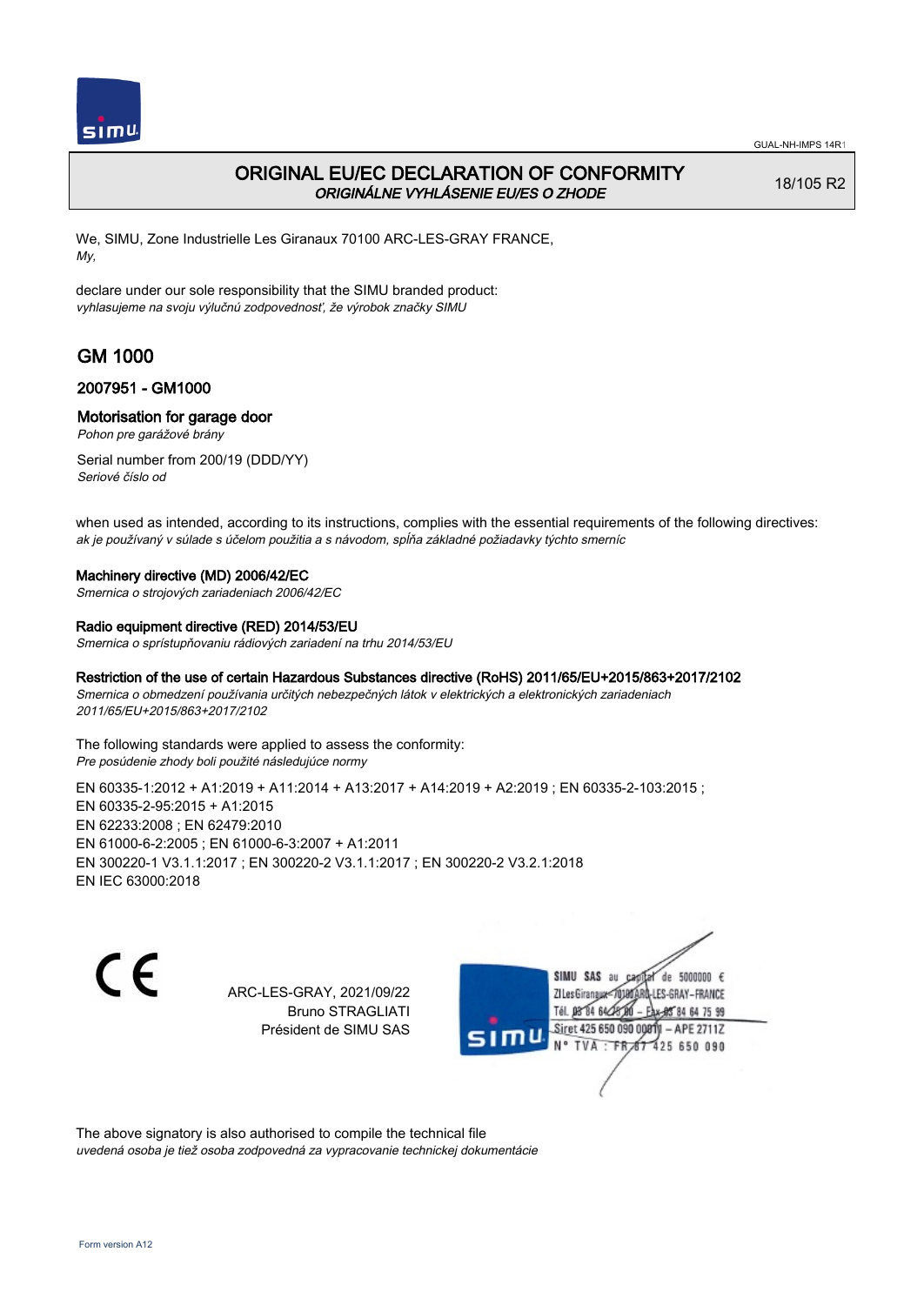

## ORIGINAL EU/EC DECLARATION OF CONFORMITY IZJAVA O SKLADNOSTI / IZJAVA O LASTNOSTIH

18/105 R2

We, SIMU, Zone Industrielle Les Giranaux 70100 ARC-LES-GRAY FRANCE, Mi,

declare under our sole responsibility that the SIMU branded product: S polno odgovornostjo izjavljamo, da izdelki blagovne znamke SIMU

# GM 1000

## 2007951 - GM1000

### Motorisation for garage door

Motorizacija garažnih vrat

Serial number from 200/19 (DDD/YY) 'Serijska številka

when used as intended, according to its instructions, complies with the essential requirements of the following directives: ko se uporabljajo v skladu z namembnostjo in navodili, ustrezajo bistvenim zahtevam naslednjih direktiv

### Machinery directive (MD) 2006/42/EC

Direktiva o strojih 2006/42/EC

### Radio equipment directive (RED) 2014/53/EU

Ditrektiva o Radijski opremi 2014/53/EU

## Restriction of the use of certain Hazardous Substances directive (RoHS) 2011/65/EU+2015/863+2017/2102

Direktiva RoHS 2011/65/EU+2015/863+2017/2102

The following standards were applied to assess the conformity: Za preverjanje skladnosti so bili uporabljeni naslednji standardi

EN 60335-1:2012 + A1:2019 + A11:2014 + A13:2017 + A14:2019 + A2:2019 ; EN 60335-2-103:2015 ; EN 60335‑2‑95:2015 + A1:2015 EN 62233:2008 ; EN 62479:2010 EN 61000‑6‑2:2005 ; EN 61000‑6‑3:2007 + A1:2011 EN 300220‑1 V3.1.1:2017 ; EN 300220‑2 V3.1.1:2017 ; EN 300220‑2 V3.2.1:2018 EN IEC 63000:2018

 $\epsilon$ 

ARC-LES-GRAY, 2021/09/22 Bruno STRAGLIATI Président de SIMU SAS



The above signatory is also authorised to compile the technical file Podpisnik, naveden zgoraj, je pooblaščen tudi za pripravo tehnične dokumentacije